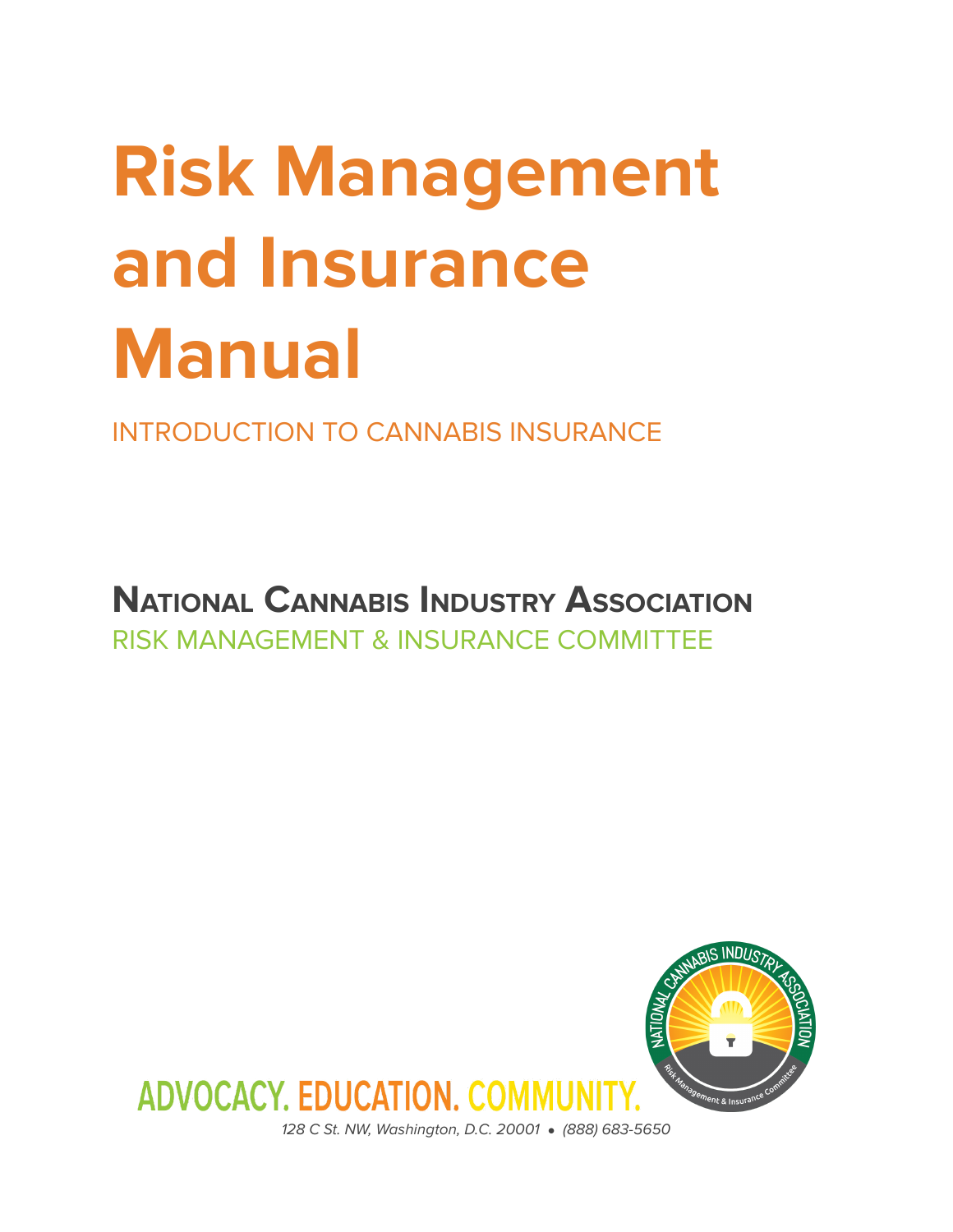### **TABLE OF CONTENTS**

| <b>INTRODUCTION:</b>                                             | 5                       |
|------------------------------------------------------------------|-------------------------|
| <b>SECTION 1: DEFINITION OF INSURANCE</b>                        | $\overline{\mathbf{z}}$ |
| <b>INSURANCE COMPANY</b>                                         | $\overline{7}$          |
| <b>TYPES OF INSURANCE</b>                                        | 8                       |
| <b>SELLING CHANNELS</b>                                          | 8                       |
| HEMP/CBD                                                         | 9                       |
| <b>THC/CBD</b>                                                   | 10                      |
| <b>DIFFERENCE IN CANNABIS AND HEMP INSURANCE</b>                 | 10                      |
| <b>SECTION 2:</b> How to Select a Cannabis/Hemp Insurance Broker | $12 \,$                 |
| <b>PLANT TOUCHING VERSUS NON-TOUCHING</b>                        | 12                      |
| <b>TYPES OF COVERAGES</b>                                        | 13                      |
| <b>GENERAL LIABILITY</b>                                         | 13                      |
| <b>COVERAGE A</b>                                                | 13                      |
| <b>COVERAGE B</b>                                                | 13                      |
| <b>COVERAGE C</b>                                                | 14                      |
| <b>DAMAGE TO PREMISES</b>                                        | 14                      |
| <b>EXCESS LIABILITY</b>                                          | 14                      |
| <b>PRODUCT LIABILITY</b>                                         | 14                      |
| <b>PROPERTY INSURANCE</b>                                        |                         |
| <b>CROP INSURANCE</b>                                            | 14                      |
| EQUIPMENT BREAKDOWN                                              | 15                      |
| <b>BUSINESS INCOME &amp; EXTRA EXPENSE</b>                       | 15                      |
| <b>BUSINESS AUTO INSURANCE</b>                                   | 15                      |
| <b>CARGO INSURANCE</b>                                           | 15                      |
| <b>WORKER'S COMPENSATION</b>                                     | 15                      |

Risk Management & Insurance Committee 2008 2012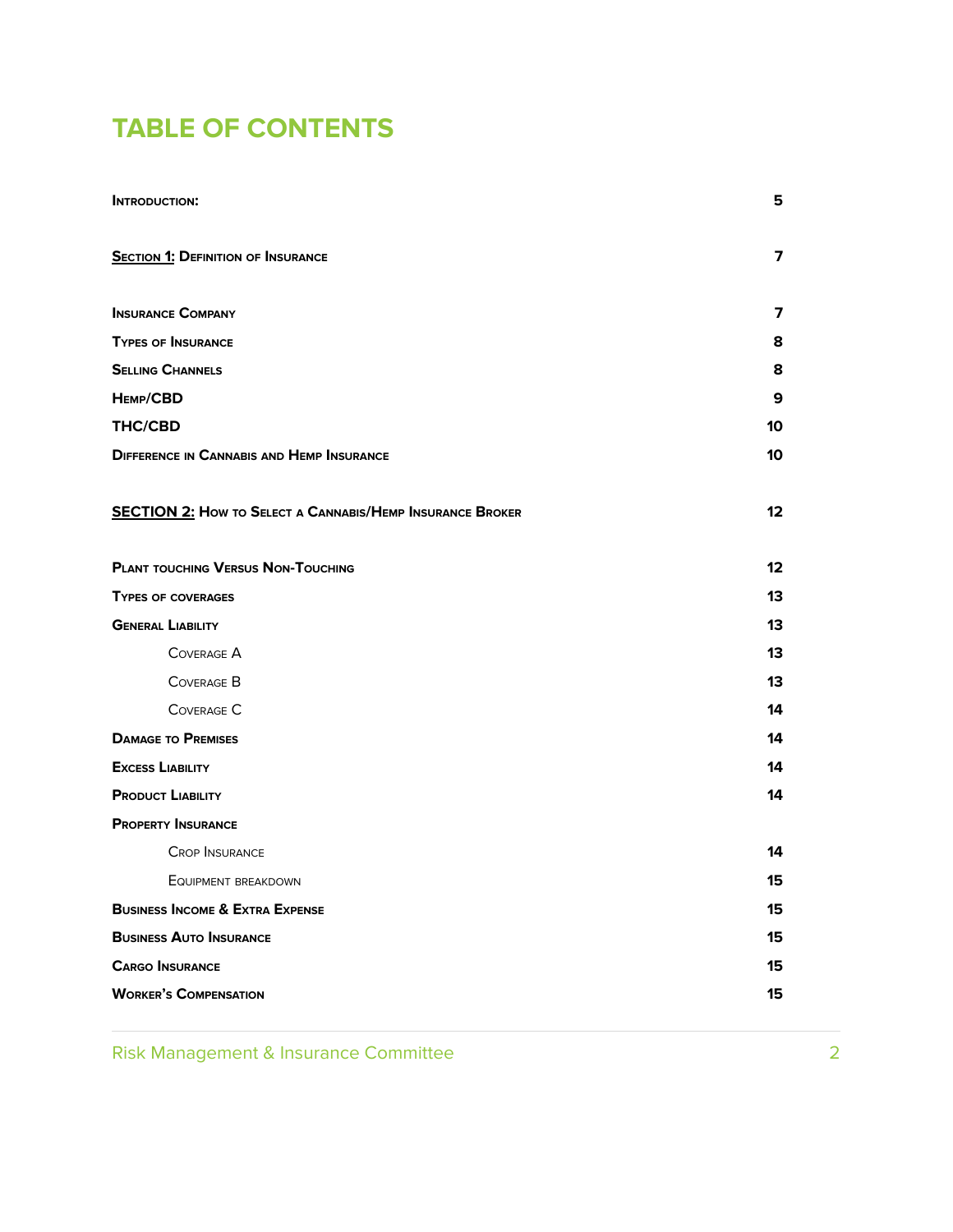| <b>ERRORS AND OMISSIONS- PROFESSIONAL LIABILITY</b>    | 16 |  |
|--------------------------------------------------------|----|--|
| <b>EMPLOYMENT PRACTICES LIABILITY INSURANCE (EPLI)</b> | 16 |  |
| <b>DIRECTORS AND OFFICERS LIABILITY</b>                | 16 |  |
| <b>CYBER LIABILITY/DATA BREACH</b>                     | 16 |  |

| <b>SECTION 3: POLICY DEFINITIONS</b>          | 17 |
|-----------------------------------------------|----|
|                                               |    |
| <b>COINSURANCE</b>                            | 17 |
| <b>REPLACEMENT COST (RC)</b>                  | 17 |
| <b>ACTUAL CASH VALUE (ACV</b>                 | 17 |
| <b>AGREED VALUE COVERAGE</b>                  | 17 |
| <b>BASIC CAUSES OF LOSS FORM</b>              | 17 |
| <b>BROAD CAUSES OF LOSS FORM</b>              | 17 |
| <b>SPECIAL CAUSES OF LOSS FORM</b>            | 17 |
| <b>OCCURRENCE POLICY</b>                      | 17 |
| <b>CLAIMS-MADE POLICY</b>                     | 17 |
| <b>RETROACTIVE DATE</b>                       | 17 |
| <b>POLICY EFFECTIVE AND EXPIRATION DATES</b>  | 18 |
| <b>CONTRACTUAL LIABILITY</b>                  | 18 |
| <b>DEFENSE INSIDE OR OUTSIDE THE LIMITS</b>   | 18 |
|                                               |    |
| <b>SECTION 4: ENDORSEMENTS AND EXCLUSIONS</b> | 18 |
|                                               |    |
| <b>INTRODUCTION</b>                           | 18 |
| <b>FEDERAL CRIMES EXCLUSION</b>               | 19 |
| <b>FEDERAL CRIMES EXCLUSION</b>               | 19 |
| <b>HEALTH HAZARD EXCLUSION</b>                | 19 |
| <b>CANNABIS EXCLUSION</b>                     | 19 |
| <b>CARCINOGENS EXCLUSION</b>                  | 20 |
|                                               |    |

**IMPAIRMENT EXCLUSION 20 HARDWARE EXCLUSION 20**

Risk Management & Insurance Committee 3 and 3 3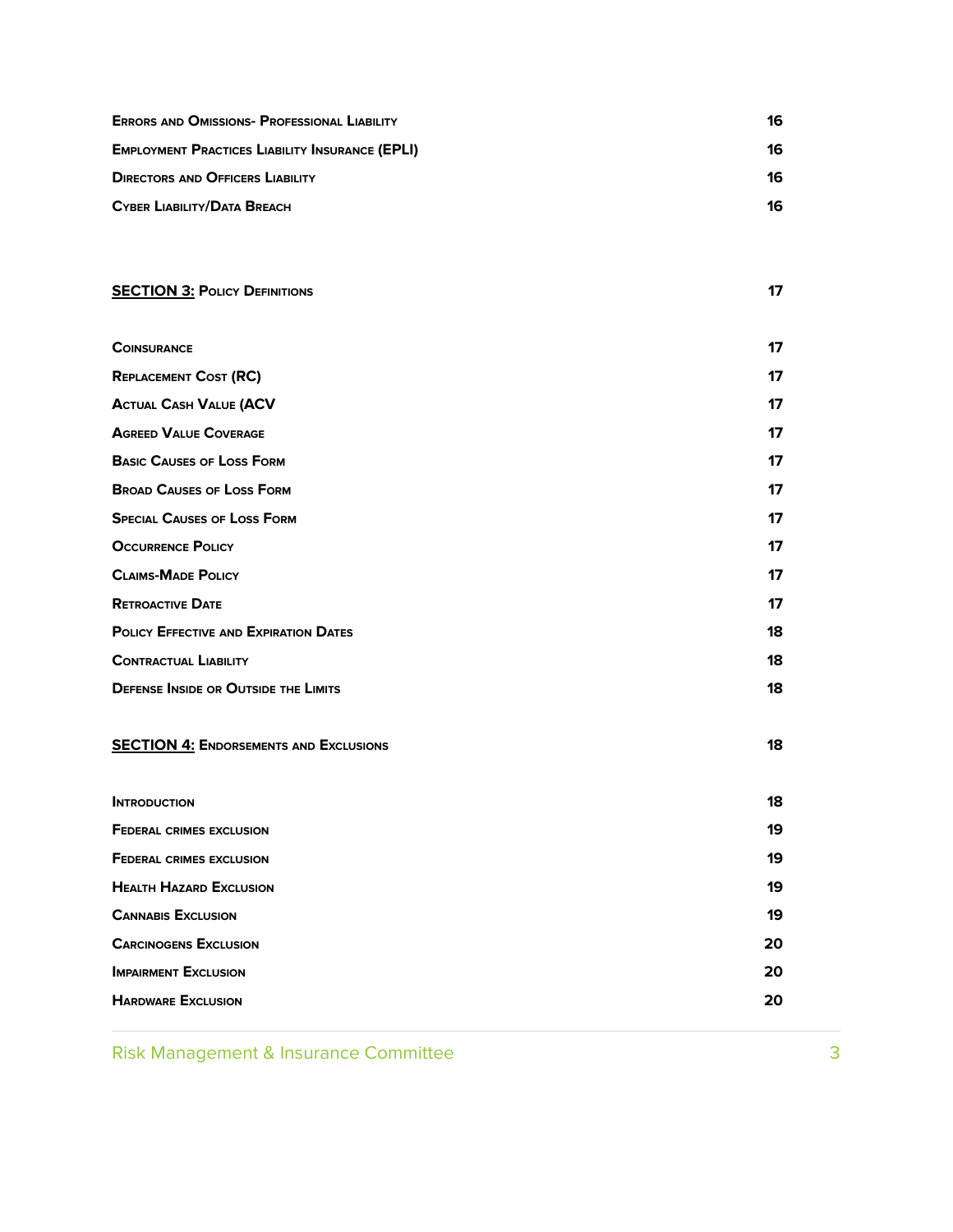| <b>DRUGS/CONTROLLED SUBSTANCES EXCLUSION</b>                                   | 20 |
|--------------------------------------------------------------------------------|----|
| <b>GOVERNMENTAL ACTS EXCLUSION</b>                                             | 20 |
| <b>BUSINESS RISK EXCLUSION</b>                                                 | 20 |
| <b>DESIGNATED PREMISES LIMITATION</b>                                          | 20 |
| <b>ADVERSE HEALTH EFFECTS EXCLUSION</b>                                        | 20 |
| <b>INGREDIENTS EXCLUSION</b>                                                   | 20 |
| <b>VAPORIZING EQUIPMENT AND COMPONENTS EXCLUSION</b>                           | 20 |
| <b>ASSAULT AND BATTERY EXCLUSION</b>                                           | 20 |
| <b>MEDICAL MALPRACTICE EXCLUSION</b>                                           | 20 |
|                                                                                |    |
| <b>SECTION 5: CLAIMS</b>                                                       | 21 |
|                                                                                |    |
| <b>WHAT IS A CLAIM?</b>                                                        | 21 |
| <b>FIRST PARTY CLAIM</b>                                                       | 22 |
| <b>THIRD PARTY CLAIM</b>                                                       | 22 |
|                                                                                |    |
| <b>SECTION 6: COVID-19 AND HOW IT IMPACTS YOUR BUSINESS</b>                    | 22 |
|                                                                                |    |
| Is COVID-19 COVERED UNDER MY POLICIES?                                         | 22 |
| <b>CAN I INSURE COVID-19 ISSUES?</b>                                           | 23 |
|                                                                                |    |
| <b>SECTION 7: SUMMARY</b>                                                      | 23 |
|                                                                                |    |
| <b>APPENDIX: GUIDE FOR WORKPLACE SAFETY &amp; HEALTH FOR CANNABIS INDUSTRY</b> | 25 |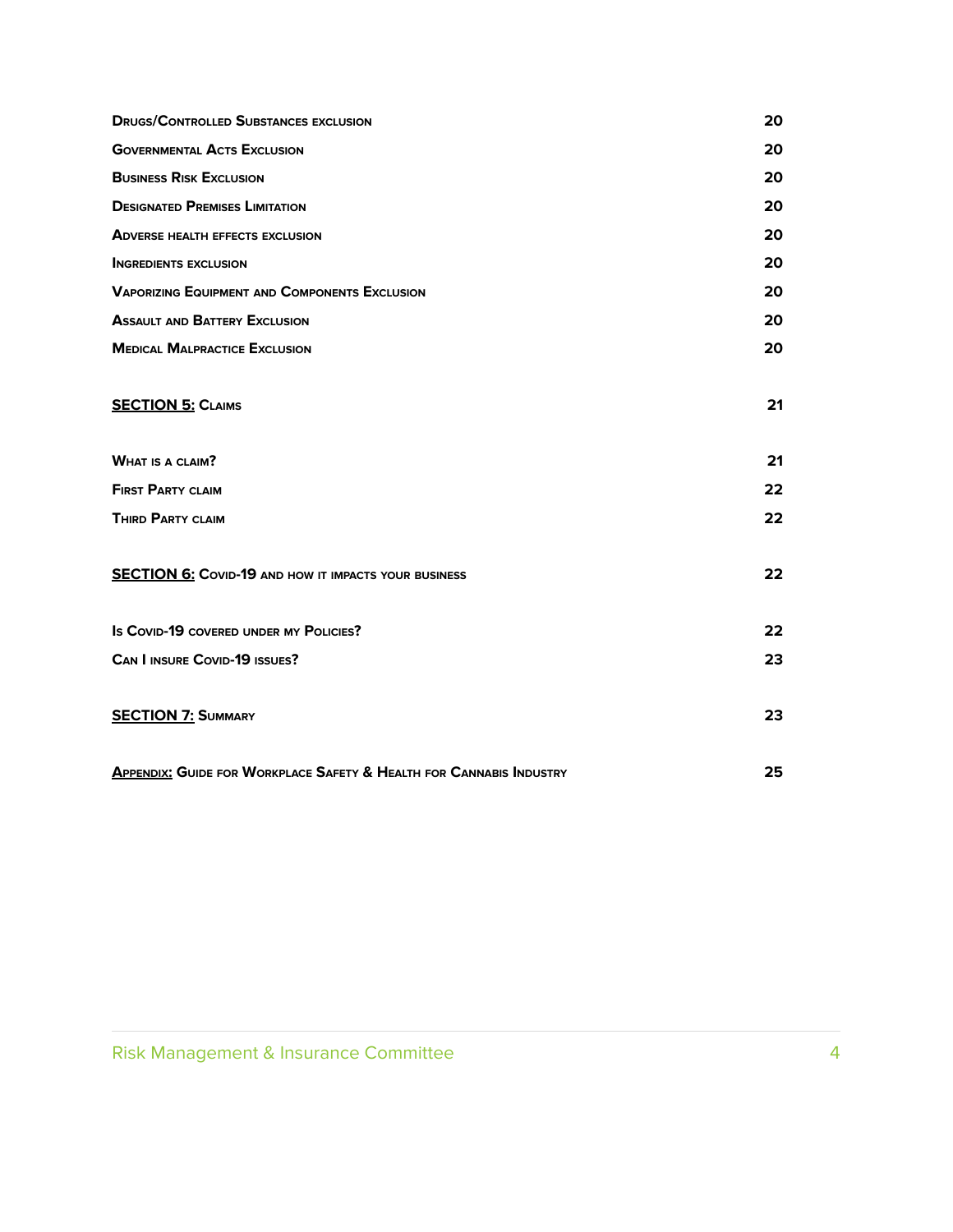#### **RMIC Insurance Manual Introduction**

#### **Foreword**

The National Cannabis Industry Association's Risk Management & Insurance Committee is a multidisciplinary group of risk management professionals convened to draw on the expertise and experiences of professionals dedicated to the cannabis community.

This manual is the first in a series of insurance manuals that will help guide you through the various coverages and definitions used in the cannabis insurance industry. This first edition of the RMIC Insurance manual will outline the entry level knowledge base for the cannabis insurance industry. Future additions will dive deeper into more specific insurance topics.

The cannabis industry is one of the fastest growing industries in the USA maturing at more than 25% annually. As the cannabis industry continues to emerge and flourish from state to state, there remains uncertainty as to the future of federal definition of cannabis as a "Schedule 1" controlled substance. (1)

The future of the cannabis industry will continue to experience the convergence between state and federal government regulations until a uniform regulatory and compliance framework can be established. Fundamental services such as banking, financing, and insurance along with IRS 280E tax regulations will continue to burden state regulated cannabis business. And, with the industry still in its relative infancy, emerging and shifting regulatory backdrops create risks to these businesses.

Cannabis businesses can manage these risks in a variety of ways. Perhaps the foremost among them are the procurement of appropriate insurance coverage. In just a few years, insurance coverage options for cannabis operators have grown from nothing to dozens of insurance carriers serving the industry.

It is predicted that by 2025, legal cannabis sales will be valued at \$23B in the United States, and this emerging industry will create upwards of 18,000 new businesses.(2) In 2020 and 2021, plant-touching cannabis companies were deemed essential businesses during the covid-19 pandemic. Businesses had to adopt and pivot to new operating standards such as curbside pick-up, drive-up windows, and delivery. This allowed the industry to continue to move forward serving its local communities with uninterrupted healthcare options, legal access, and continued economic activity.

This manual will explore the various insurable risks attributed to the cannabis supply chain. Cannabis operators must be proactive in developing a risk management program that conforms to local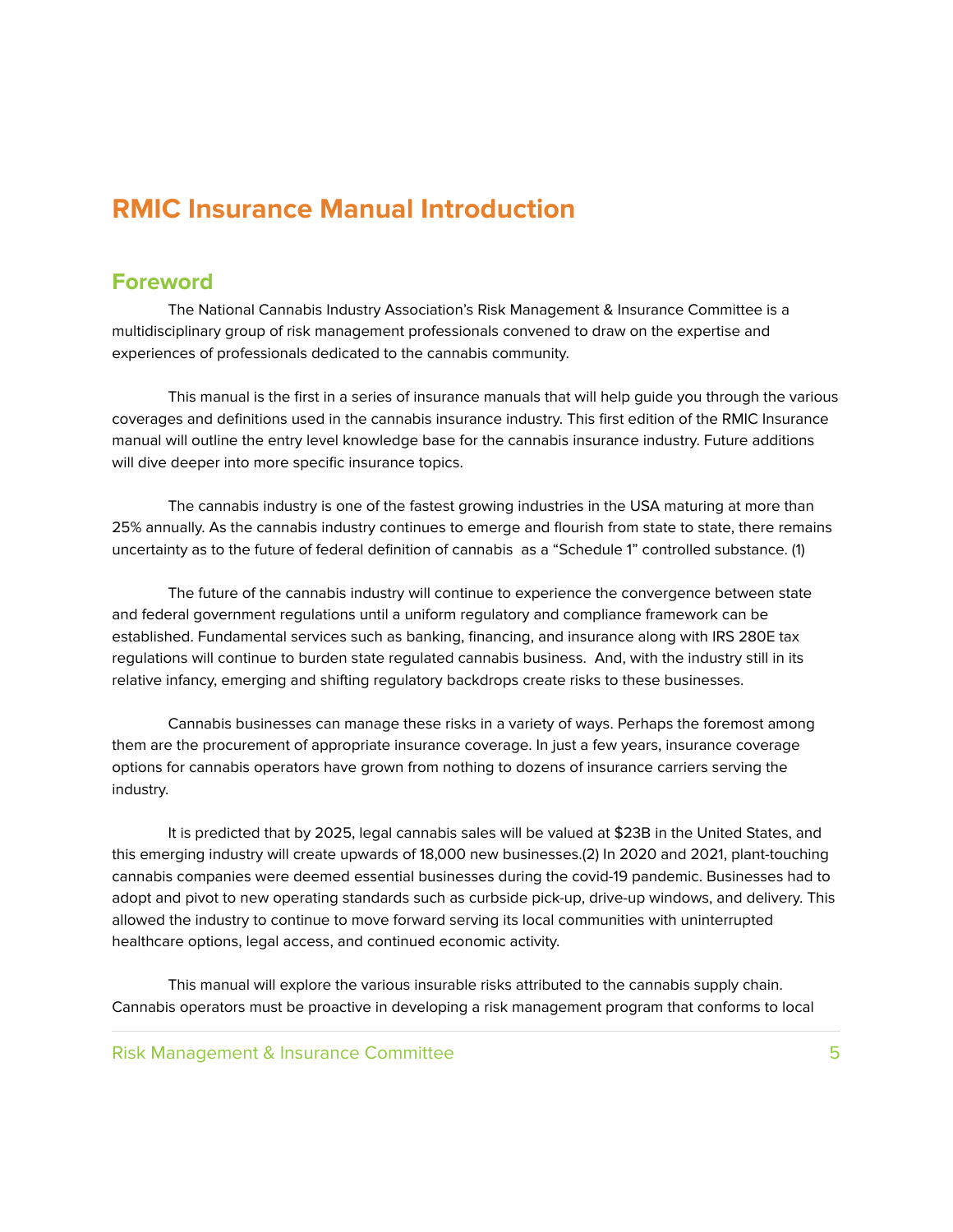and state compliance and security requirements. As the industry continues to evolve, operators will need to be more diligent in controlling and managing risk. Every aspect of the supply chain contains some portion of risk. Your qualified cannabis insurance broker should be able to assist your company in evaluating and obtaining proper insurance coverages to protect you, your business, and your employees.



### **CANNABIS SUPPLY CYCLE & RISK MANAGEMENT**

### **Introduction**

Every business has operational risks and cannabis businesses are no different. "Risk" is a difficult term to define and has several different connotations. For our purposes, risk is defined as the operational possibility of an occurrence or event. In addition to its unique risks, the cannabis industry faces exposures that are similar to those faced by other industries. Companies throughout the supply chain are subject to risks such as product contamination and theft. Cannabis operators must address risks that have not previously been addressed by the insurance industry. Cannabis operators are forced to consider the impact of continued federal prohibition. Federal illegality obliges many cannabis companies to do business exclusively in cash, which carries additional risks. With the industry still in relative infancy, new laws or regulations can help to reduce or create risks for these businesses. For example, a change in the interpretation of a regulation might make certain product lines unfit for sale or place restrictions on the ownership of a licensed business.

Cannabis businesses can manage these risks in a variety of ways. Risk transfer includes transfer of risk to another party via contract or other methods, including the purchase of appropriate insurance coverage. Risk acceptance includes self-insurance or employing management policies or procedures. And risk avoidance, which would entail an operational decision to avoid certain types of risk. Just a few years ago, insurance options for cannabis operators were limited; today there are dozens of insurance companies serving the industry. Selecting the right insurance coverages is a complicated and necessary process and may require the purchasing of multiple policies. Most buyers should seek professional guidance. The National Cannabis Industry Association

Risk Management & Insurance Committee 6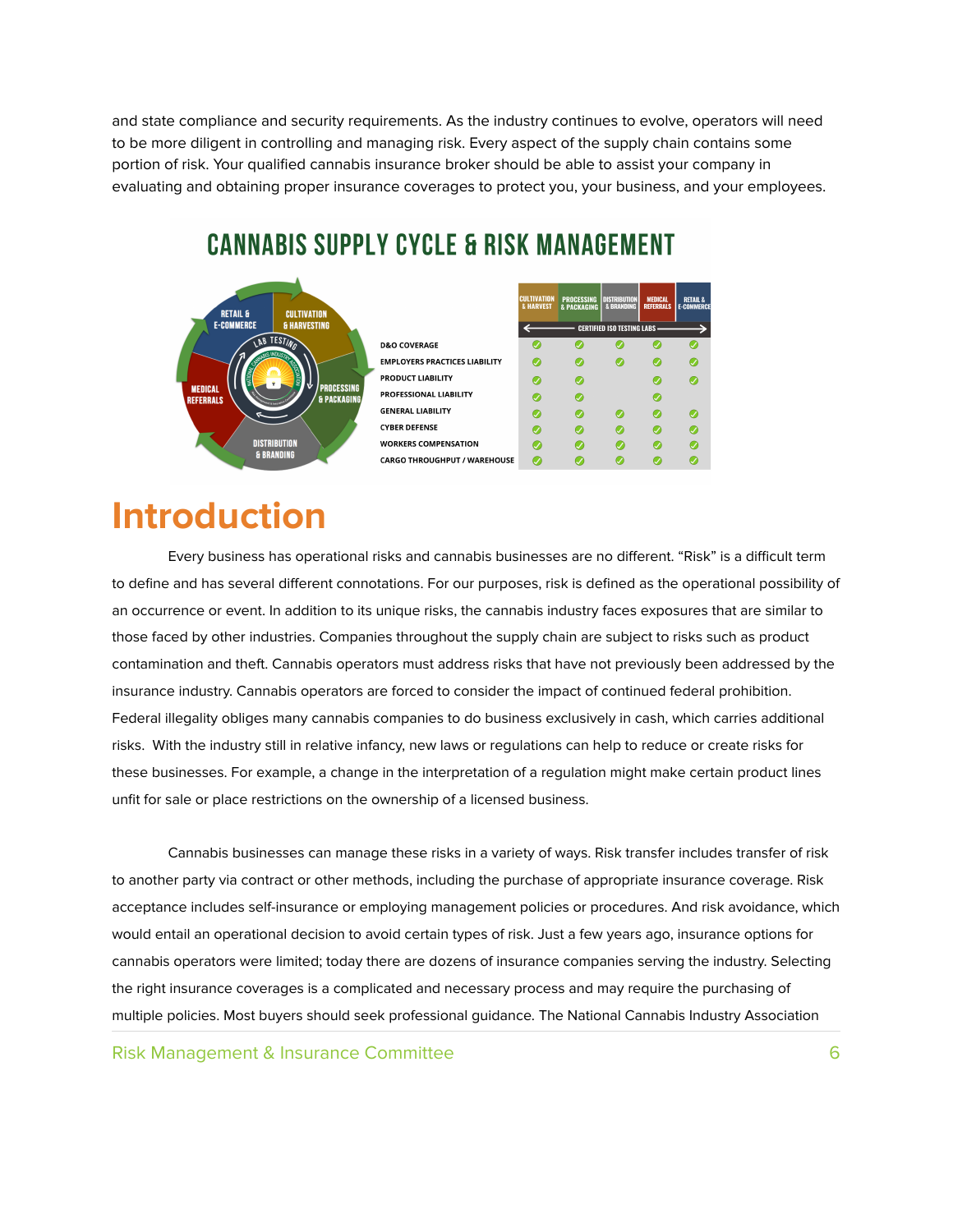(NCIA) recommends that cannabis businesses seek out professionals with substantial experience in the cannabis and/or hemp insurance sector.

This Risk Management and Insurance Manual is designed to provide a broad introduction to risk management and insurance coverage for cannabis industry operators to learn about how insurance works for cannabis and hemp businesses. We hope that you find it helpful.

### **Definitions of Insurance**

#### **Insurance: Risk Transfer Method**

Insurance provides indemnification and compensation for loss sustained by the buyer of a policy, referred to as the "insured.". The insurance policy is a legal contract that sets out how, and in what circumstances, the insurance company will provide indemnification and pay compensation. The loss need not be financial, but it must be expressible in financial terms. Through insurance, businesses transfer their risks to an insurance company in exchange for annual or monthly payments, called premiums. When a covered loss occurs, the insured business, directly or through their insurance broker, files a claim with its insurer. Depending on the nature of the loss and policy in question, the insurer may: make payments to compensate the insured for damage to property or covered financial losses; hire a lawyer to defend the insured; make a settlement with a third party injured by the insured; or pay for judgments entered against the insured.

#### **Insurance Company**

An insurance company is an institution that provides insurance policies to protect individuals and businesses against the risk of financial losses in return for regular payments of premiums. An insurance policy is a form of risk transfer. Insurance companies are all rated in terms of their financial strength.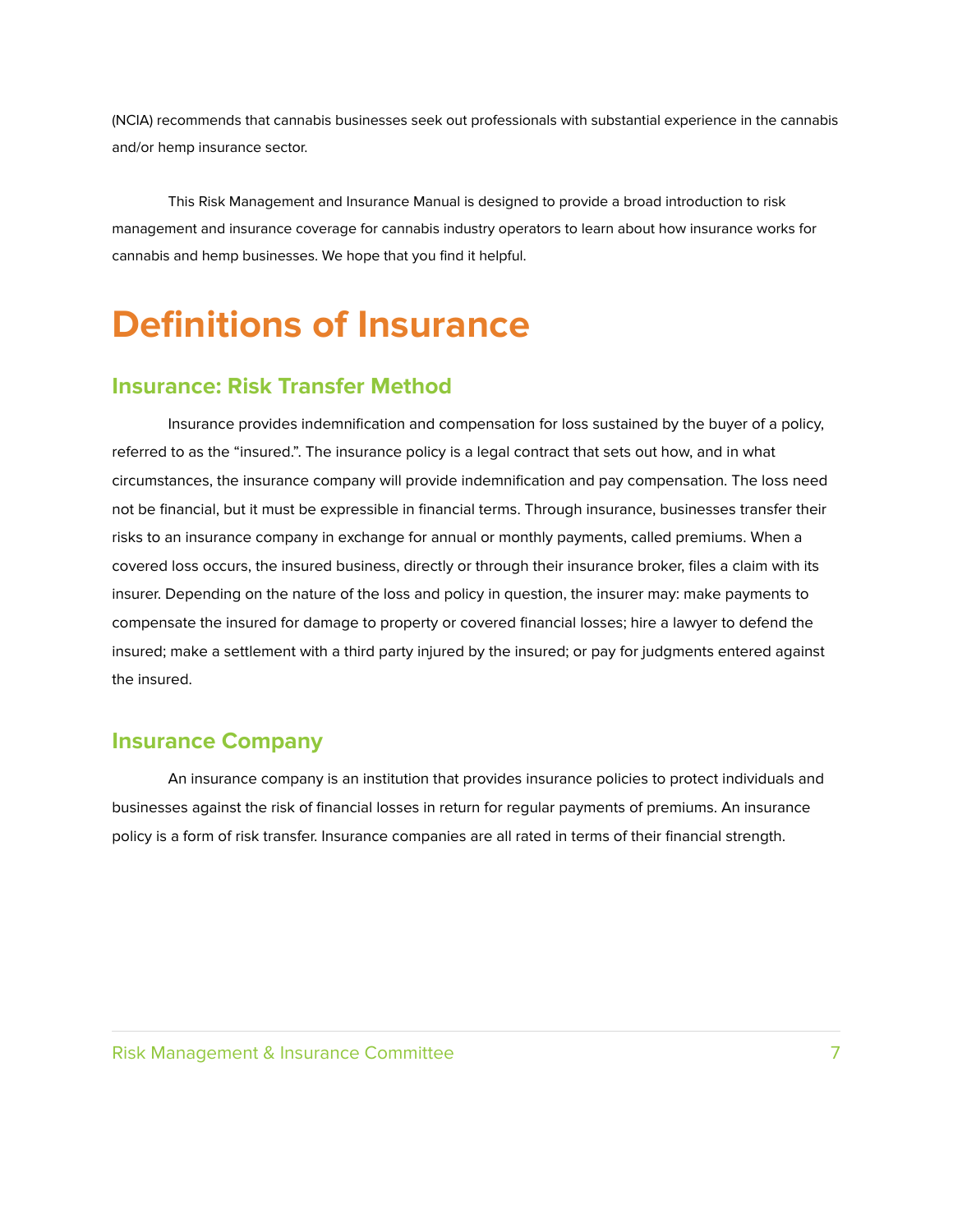#### **Types of Insurance Companies**

Admitted insurance companies are licensed in the states in which they sell policies. These companies are domiciled in a single state but must be specifically licensed in each state where it intends to conduct business, and must comply with each state's insurance codes and financial requirements. Admitted insurance companies must submit their policy forms and rates for approval by the state, and if an admitted insurer becomes insolvent, that state's guarantee fund will provide some protection for the policyholders. It is important to note that this protection is limited and may not fully indemnify the policyholders for losses they may suffer.

A non-admitted insurance company *–* commonly known as a surplus lines insurance company *–* can offer insurance, but only when coverage is not available from admitted insurers. The insured pays additional taxes and fees and must be informed that the non-admitted company is not backed by the state if it becomes insolvent and unable to pay claims. These insurers usually write coverage through an excess and surplus lines broker licensed in that jurisdiction. Non-admitted companies can adjust and modify their forms and rates to meet various market conditions.

Captive insurance companies and Risk Retention Groups are private insurance companies created to insure the risks of the insured/owners or their related corporations. They are a form of self-insurance used widely in the United States and increasingly available to the cannabis industry.

#### **Selling Channels: How Insurance Policies are Sold**

The terms "agent" and "broker" are often used interchangeably. Although not always the case, an agent usually represents an insurance company whereas a broker usually represents the client. Both may have the ability to offer policies from different insurers, but some agents work exclusively for one insurance company. Brokers and agents are paid commissions or fees by the insurance companies for the policies they bind or sell.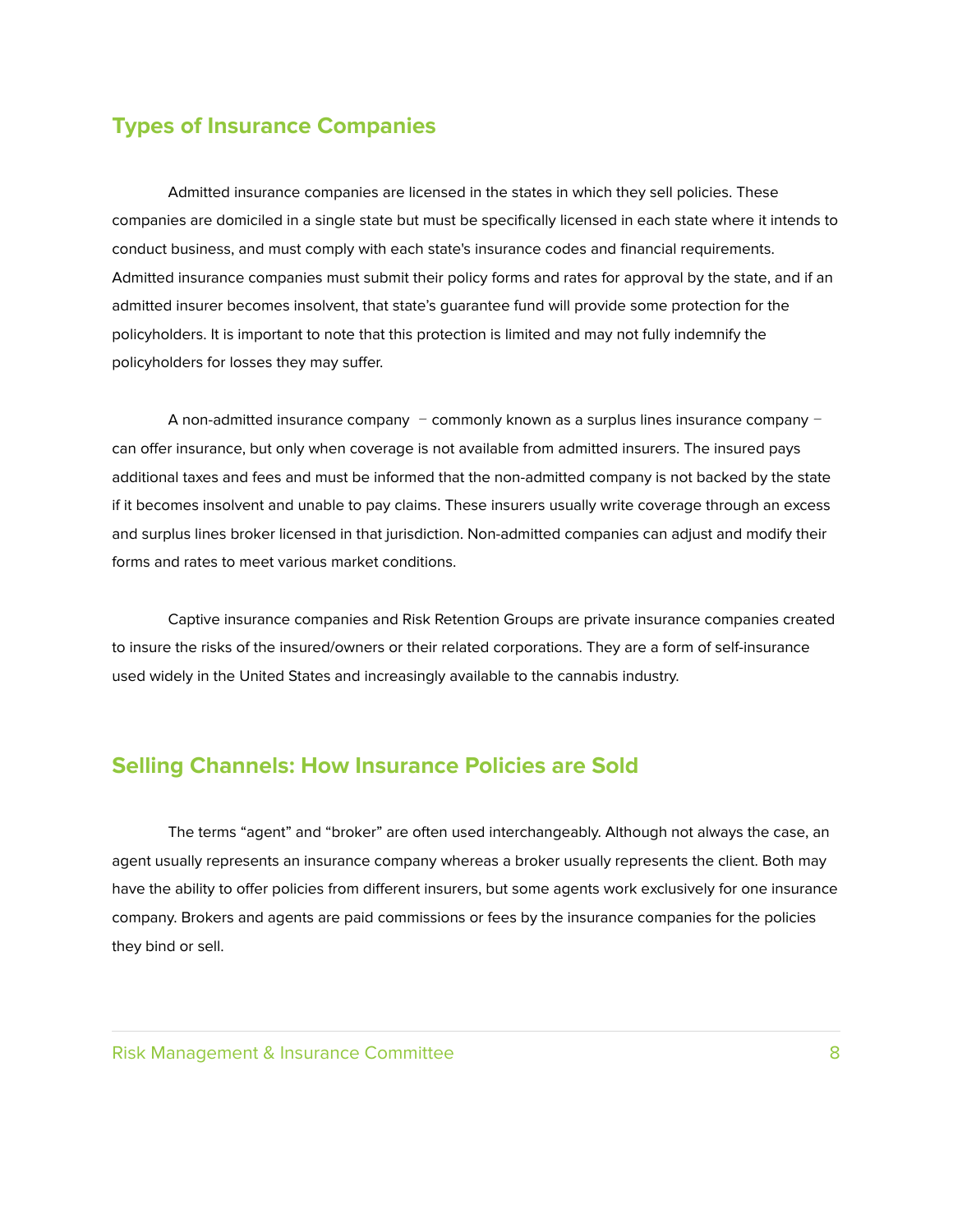Managing General Agent ("MGAs") *–* These organizations are agents appointed by insurance companies to manage all or a portion of their business. They have contractual authority to underwrite and issue policies, settle claims and generally act on behalf of the insurance company. They are regulated by their state's Division of Insurance.

Underwriters are individuals who evaluate risk for an insurance company. They review applications, and determine premiums, rates, and coverage options. Most underwriters evaluate a prospective insured company based on size, number of employees, gross revenues, number and/or types of products and past losses or claims, to name a few variables that go into the process.

#### **Cannabis**

Cannabidiol (CBD) and tetrahydrocannabinol (THC) are the two most prominent cannabinoids found in cannabis. THC is the psychoactive chemical compound in cannabis responsible for a euphoric high. An average batch of cannabis contains between 5% and 20% THC, and some premium cannabis can have up to 30% THC. The first step to understanding THC is to understand cannabinoids. Cannabinoids are chemical compounds found in the cannabis plant that interact with receptors in the brain and body to create various effects. There exist dozens of terpenes, and potentially more than 100 cannabinoids in the cannabis plant, but THC is the most widely known among these due to its abundance and psychoactive attributes.

#### **Hemp**

Hemp is cannabis with a maximum delta-9 THC level of 0.3% (3), essentially making it less likely for a consumer to feel any inebriating psychoactive effect. Hemp is also used in thousands of commercial and industrial products, such as paper, cordage, construction material, textiles, and clothing. Hemp is stronger and more durable than cotton. It is also a source of foodstuffs (hemp milk, hemp seed, hemp oil) and biofuels.

High-THC cannabis looks different from Hemp. The plants tend to be either broad leafed, a tight bud, or resemble a nugget with hairs. Hemp, on the other hand, has skinnier leaves that are concentrated at the top of the plant.

Hemp plants are available for purchase online and home delivery, or at retailers in all 50 states and over 40 countries around the world.

Risk Management & Insurance Committee 9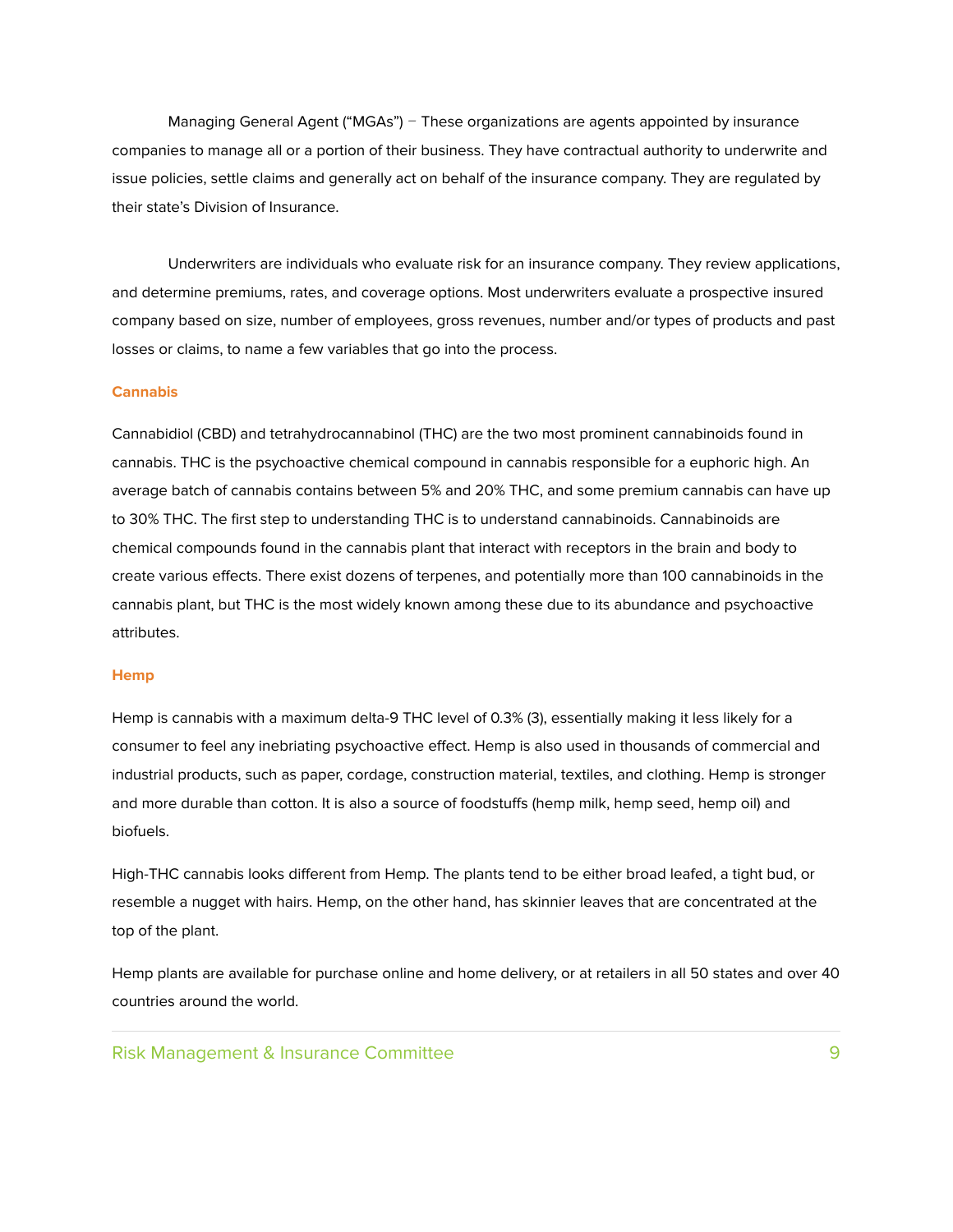#### **CBD**

CBD is officially known as cannabidiol, and is typically extracted from the [cannabis](https://www.s2sinsure.com/cannabis-insurance/medical-cannabis-and-tips-on-how-to-use-it/) or hemp plant. CBD extract has become widely popular and is being introduced into many consumer products such as food/beverage, cosmetics, soaps, oils and vape pens, although the FDA has explicitly stated as of this writing that CBD cannot be used as a food/beverage supplement until it publishes product approval regulations

The passage of the 2018 Farm Bill removed hemp and hemp-derived CBD from the Drug Enforcement Administration's list of "Schedule 1" controlled substances, making it an ordinary agricultural commodity and allowing it to be legally sold under federal law. Cannabis with THC content greater than 0.3% remains classified as a Schedule 1 substance. Insurance companies take a different view of hemp and CBD companies now that the hemp plant is not a Schedule 1 substance.

#### **Insurance for Cannabis (THC/CBD) vs Hemp (CBD Only)**

When we refer to the cannabis industry, we mean licensed companies involved in the sale, manufacture, cultivation, transportation, and testing of legal cannabis, hemp, CBD and ancillary goods and services directly associated with the cannabis industry.

Cannabis with greater than 0.3% THC is still considered federally illegal, and is regulated in each state where the cannabis industry has been adopted and licensed. Cannabis insurance policies are mostly offered by non-admitted or surplus lines insurance companies, though there are a handful of admitted insurance companies writing policies in the State of California. Because hemp is now federally legal, admitted insurance options are more widely available. There are more insurance carriers available for the hemp industry.

#### **Why is cannabis insurance different from other insurance products?**

Federal banking restrictions are one of the reasons larger admitted insurance companies do not offer cannabis-related insurance policies. The banking system is essential for all insurance companies and violating federal law on cannabis could jeopardize their ability to use that system, thus reducing the number of insurance carriers willing to provide policies in the cannabis market.

Policies that insure cannabis risks often contain exclusions and endorsements that restrict or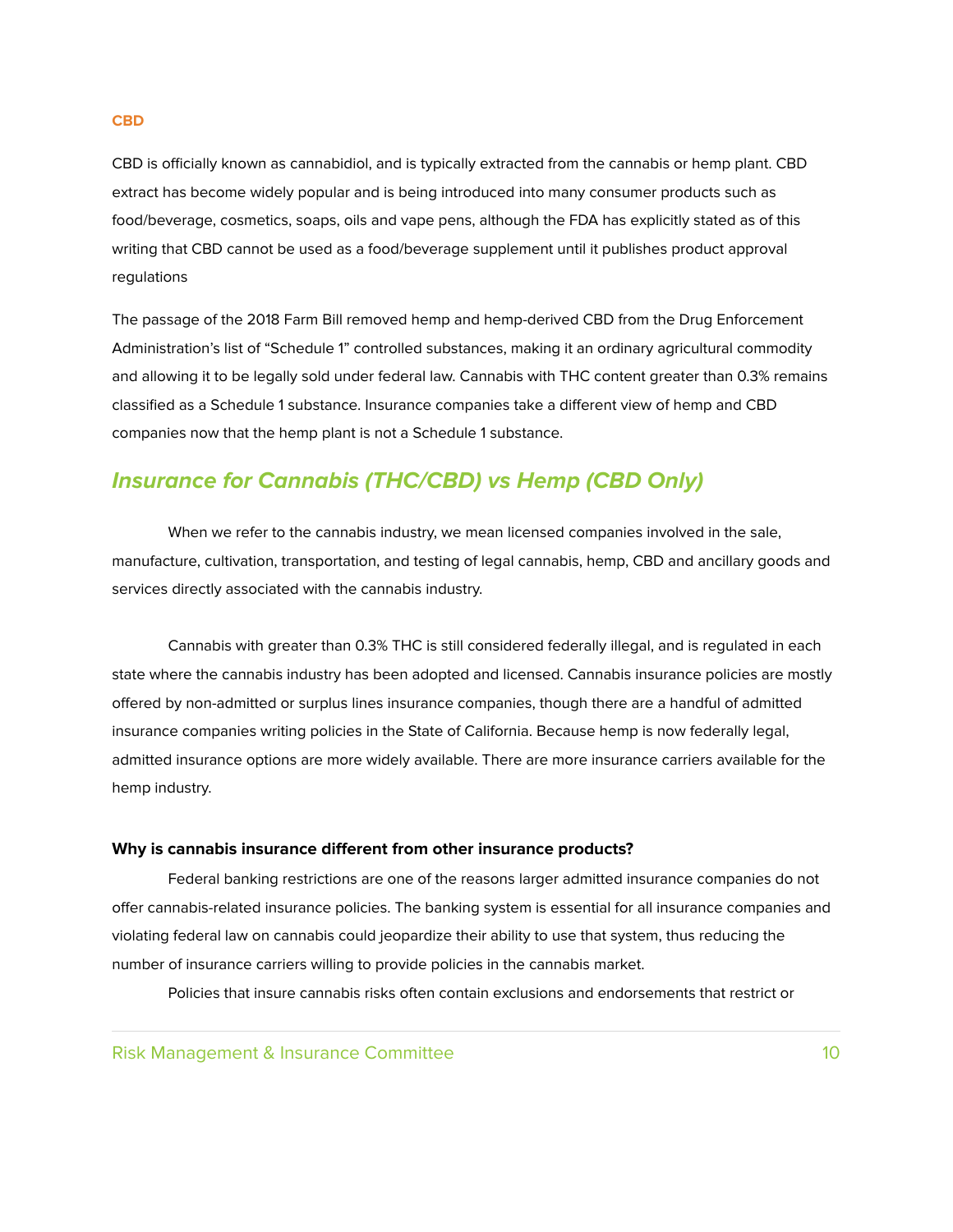delete coverage in a policy. Reviewing an insurance policy is as important as reading a legal contract, because it is a legal contract. The NCIA recommends that all cannabis operators have an attorney review their policies for suitability.

#### **How do I find an agent/broker who understands cannabis insurance?**

Prospective insured parties should seek out agents and brokers who have a comprehensive understanding of this state-regulated industry. The agent or broker must be educated on the many local, state, and federal regulations that affect the insured and their operations.

Cannabis/hemp companies need many types of insurance, including but not limited to: property insurance, product and general liability insurance, employment practices insurance, cyber liability, auto liability, and workers compensation insurance. A qualified agent or broker must be able to analyze and address all the exposures.

One challenge in getting the right insurance policy for a cannabis business lies in understanding the limitations due to the legal restrictions surrounding cannabis and making sure that the cannabis insurance policy is crafted around those restrictions. At a minimum, cannabis operators should:

- Make sure their broker stays current with the laws and policies relevant to the national and state regulated cannabis industry.
- **•** Make sure your agent or broker has access to all insurance companies offering policies.
- Obtain references from existing cannabis clients.
- Ask to see sample policies. If you don't understand the policy wordings, ask your agent or broker to explain it to you.
- Read the endorsements and exclusions for each policy closely. Make sure they provide needed coverage for your cannabis operations.
- Have your own attorney review all insurance policies.
- Develop a comprehensive risk assessment of your business. Professional risk managers and specialist insurance attorneys are resources to consider along with your broker or agent.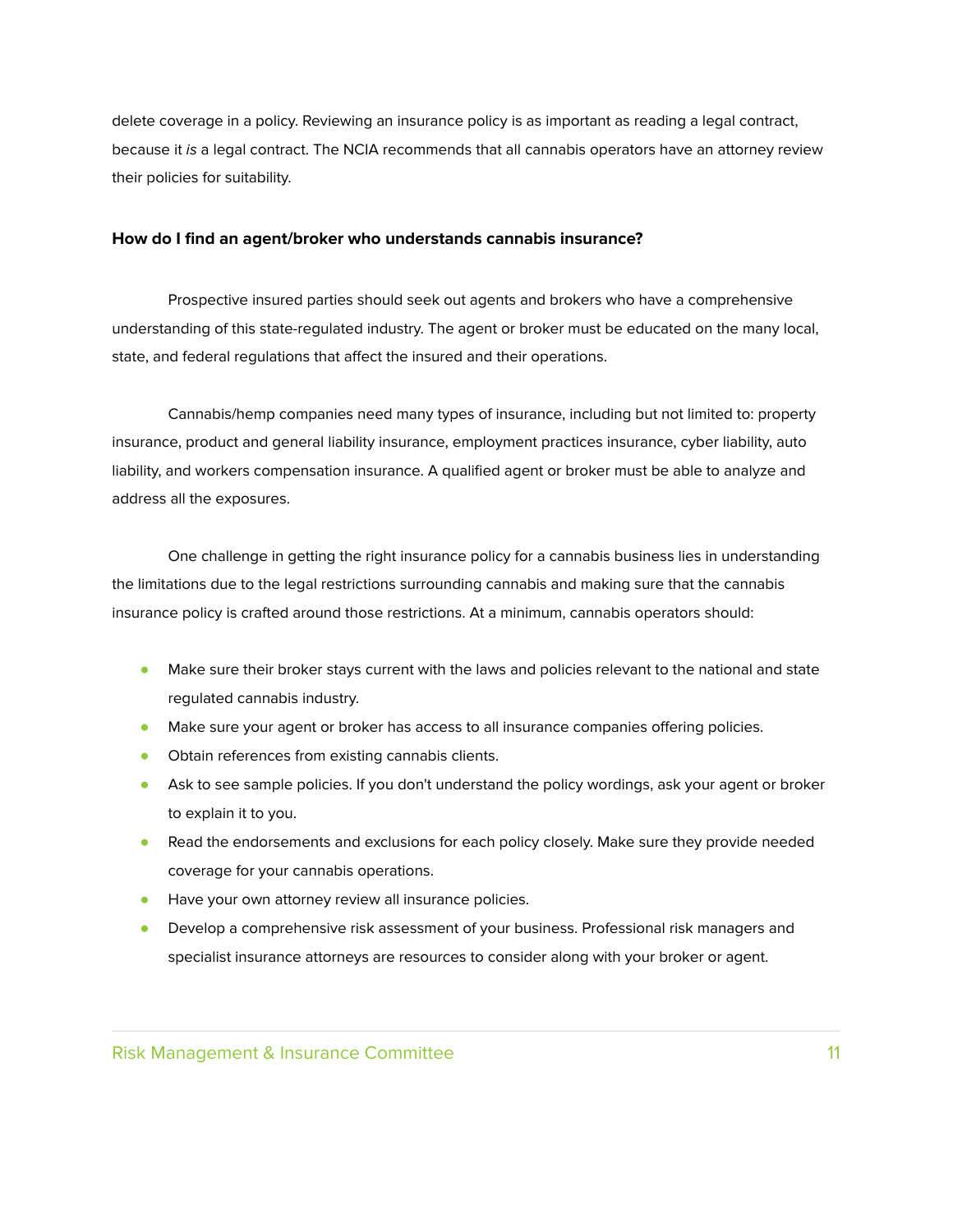Cannabis operators must take risk mitigation seriously. A comprehensive risk management and loss prevention program will help secure coverage and lower premiums. Your risk management program should address all aspects of your operations, including physical and intangible risks. Specific areas of risk exist with employee hiring practices, driver safety review, product labeling and testing which should be covered in proper standard operating procedures and compliance manuals. Be mindful to address all aspects of your business, including all departments, social media and physical property.

### **How to Select a Cannabis/Hemp Insurance Broker**

#### **Plant Touching and Non-Plant Touching Business**

The cannabis industry supply chain is typically broken down into two segments: Plant Touching (sometimes called direct-to-plant) and Not-Plant Touching. This distinction often determines if the business will have access to banking and other ancillary services based on perceived or actual legal risk.

Operators who grow and cultivate cannabis, own a cannabis dispensary, manufacture extracts, distributors, own a cannabis lab testing company, or employ people to handle the cannabis plant are considered Plant Touching businesses. Cannabis cultivators, extractors, testing labs, and retailers are required to adhere to all regulations established by each state's regulatory agencies.

Cannabis operators need to be comfortable asking questions *–* and a lot of them *–* of their insurance brokers.

Operators should read and understand their entire policy, especially the exclusions and endorsements. Make sure the agent or broker can explain the policy and coverages in an understandable way. Insurance agents and brokers should provide references from current cannabis clients.

Risk Management & Insurance Committee 12 and 12 and 12 and 12 and 12 and 12 and 12 and 12 and 12 and 12 and 12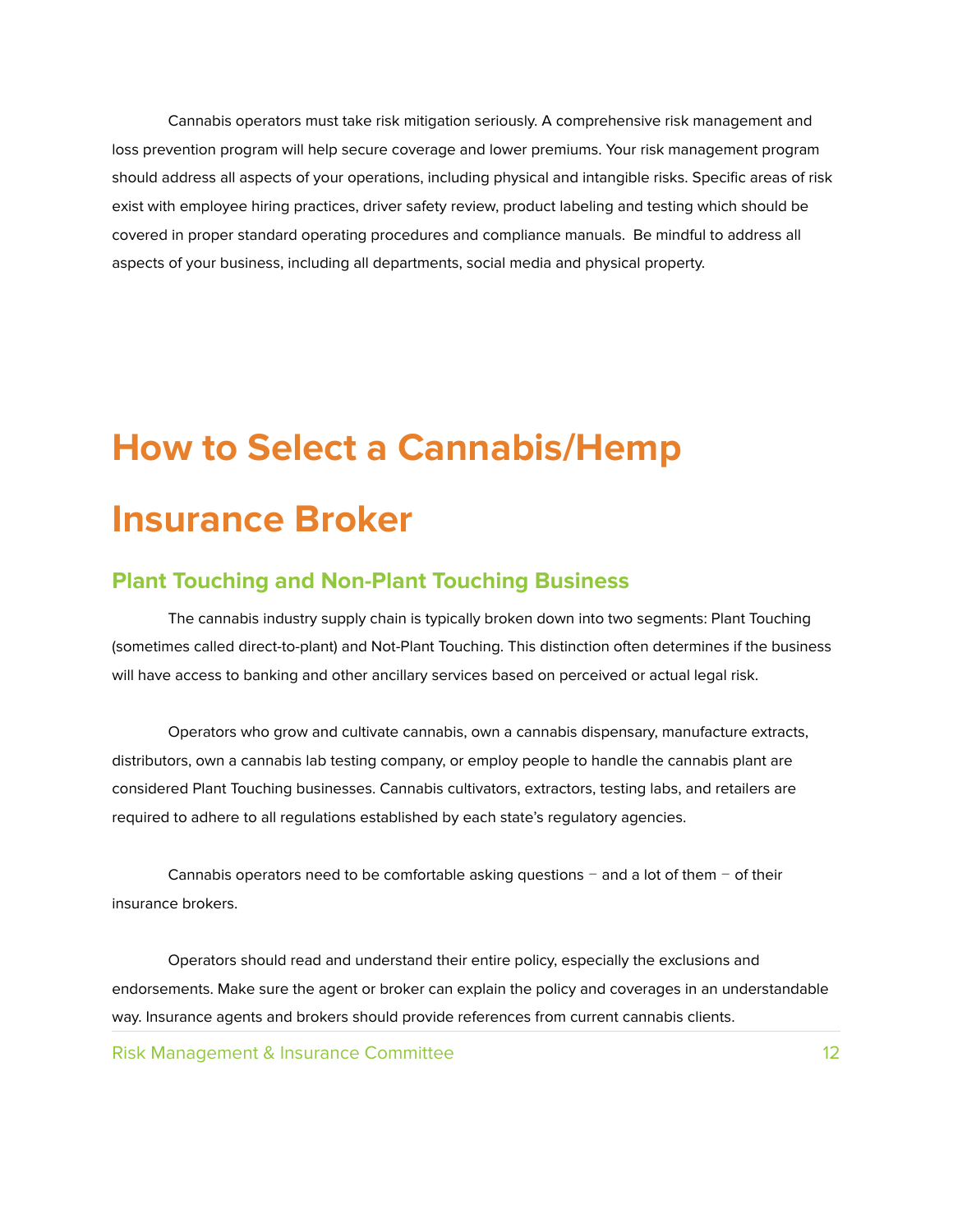Ask your peers in the cannabis industry who they do business with. Cannabis insurance specialists will be knowledgeable about the insurance policies and regulations in each state where an operator conducts business.

#### **What type of insurance should I buy for my cannabis business?**

Each segment of the supply cycle of the cannabis industry is exposed to various risks that may be protectable by insurance. This manual will provide information on the range of policies available. Please note that this is not an exhaustive list and you should consult your insurance agent and legal advisers for guidance on the appropriate policies for your business.

Your business should be ready to provide the essential information like sales revenues, number of employees, listing of business properties, security details, annual payroll expenses, and a business operation plan with your insurance broker. Your broker will navigate the marketplace and make sure that your coverage is tailored to meet your business's needs.

#### **Types of Coverages**

Cannabis insurance protects your business and financial assets if you are sued due to negligence in your business operations. A company can be held liable for a variety of third-party claims, such as property damage or bodily injuries from cannabis products manufactured, distributed, or sold to your customers.

#### **General Liability**

Insurance coverage that protects against bodily injury and property damage liability claims arising out of premises exposures, business operations, products sold, as well as advertising and personal injury exposures.

**Coverage A:** Bodily Injury & Property Damage (Pays when the insured's business operations or premises is legally liable for 3rd party bodily injury or property damage) **Coverage B:** Personal & Advertising Injury (Coverage pertaining to misacts such as libel, slander, malicious prosecution, copyright infringement)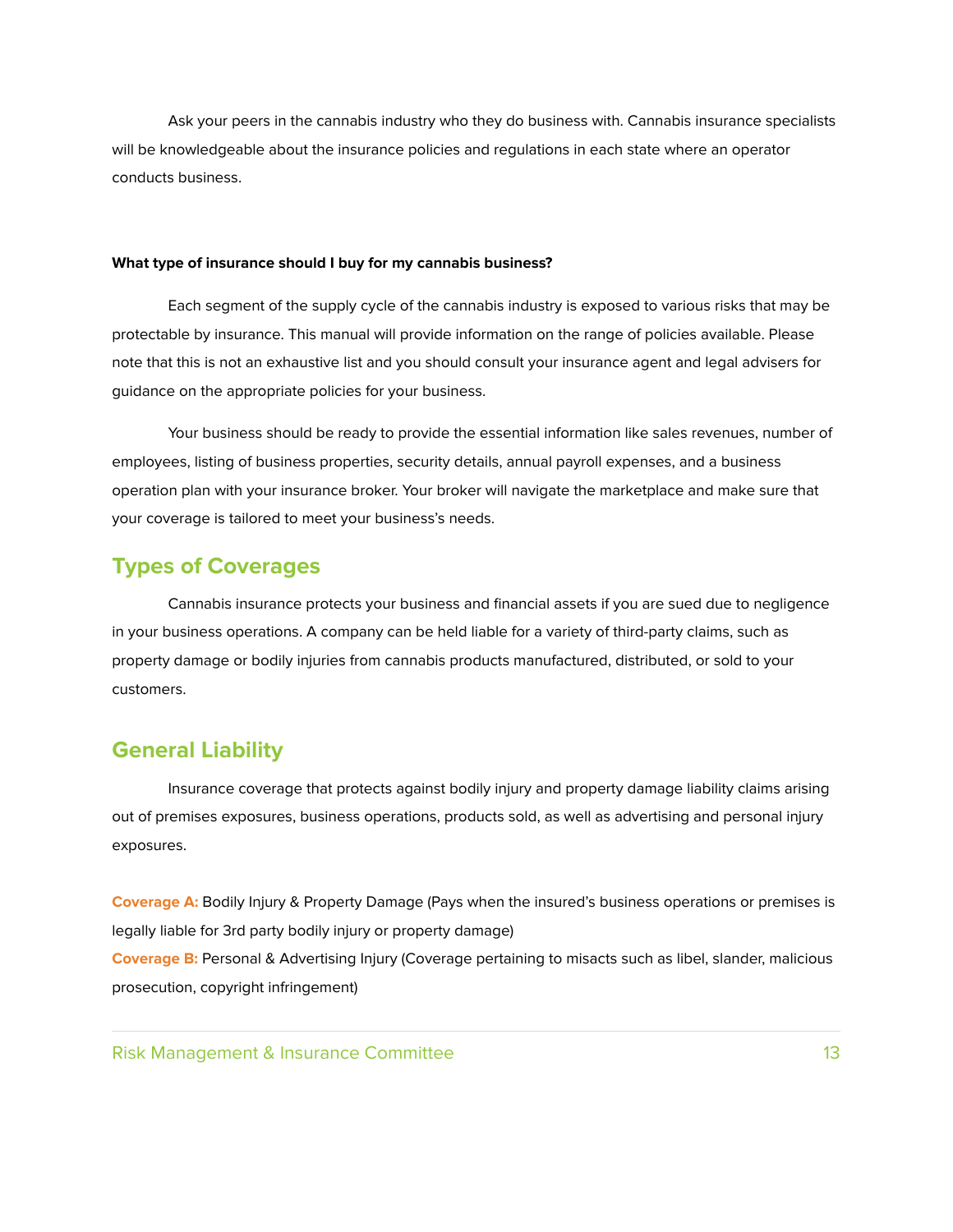**Coverage C**: Medical Payments (Covers those who have suffered bodily injury as a result of the insured's negligence. Legal liability is not necessary for this coverage to be effective and can help deter lawsuits by paying medical costs)

#### **Damage to Premises Rented to You**

Coverage for fire damage to rented premises and damage by any cause other than fire to premises and/or its contents rented for a maximum of 7 days.

#### **Excess Liability**

Insurance coverage that provided additional limits, exceeding those of the underlying liability policies.

#### **Product Liability**

Insurance that provides protection from bodily injury or property damage claims resulting from products that have been manufactured or sold. Product liability involves strict legal liability, and all businesses that come into contact with a product can be liable for damages, regardless of their role in the manufacturing or distribution chain.

To minimize risk, your business should demand certificates of insurance (and ideally the full policy) from vendors to confirm protection in the event of a claim arising from another company's product that you may sell to consumers.

#### **Property Insurance**

Insurance that protects a property owner for loss of covered property or loss of income resulting from damage to covered property. This includes both real property (buildings), as well as business personal property (contents). Fire is a typical cause of a property loss where the insurance policy would respond to make the policyholder whole.

**Crop Insurance:** Insurance for cultivators that covers plants in-process, seeds, clones, vegetative, flowering, harvest, and finished stock.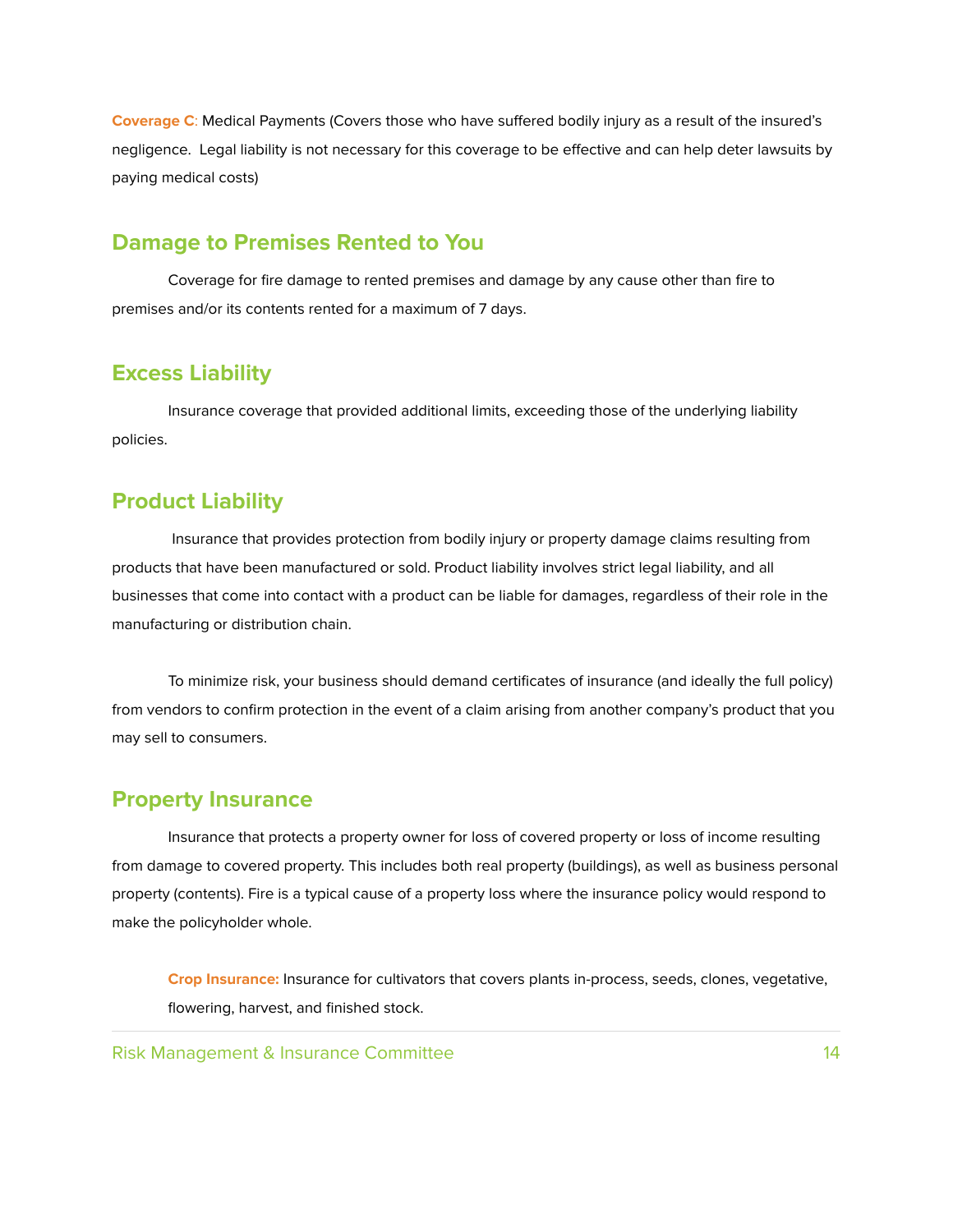**Equipment Breakdown Insurance:** Covers a loss due to mechanical or electrical breakdown. Coverage applies to the cost incurred to repair or replace the damaged equipment or property caused by the equipment breakdown. This also includes loss of Business Income and Extra Expense from such an event, as well as Data Compromise and Reputation Recovery.

#### **Business Income & Extra Expense**

Covers the loss of net income suffered by a business when damages, due to a covered event, have been sustained. This coverage helps replace lost income and make the business whole again.

#### **Business Auto Insurance**

Insurance that covers a company for the use of its vehicles for business. This may include company-owned vehicles, hired or non-owned vehicles, leased vehicles, or employee-owned vehicles.

#### **Cargo Insurance**

Specific to the cannabis industry, this insurance covers property in transit, as well as money and securities.

#### **Workers Compensation**

Insurance, required by law in many states, to be carried by employers, which provides compensation to those employees who have been injured at work or who have contracted an occupational disease. Workers compensation is available for all cannabis class codes and is available in all legal cannabis states. A Workers Compensation policy will pay for medical care and lost wages for employees who are injured on the job.

The coverage pays damages regardless of who is at fault in the accident. If the employee dies, the policy can pay compensation benefits to the employee's family.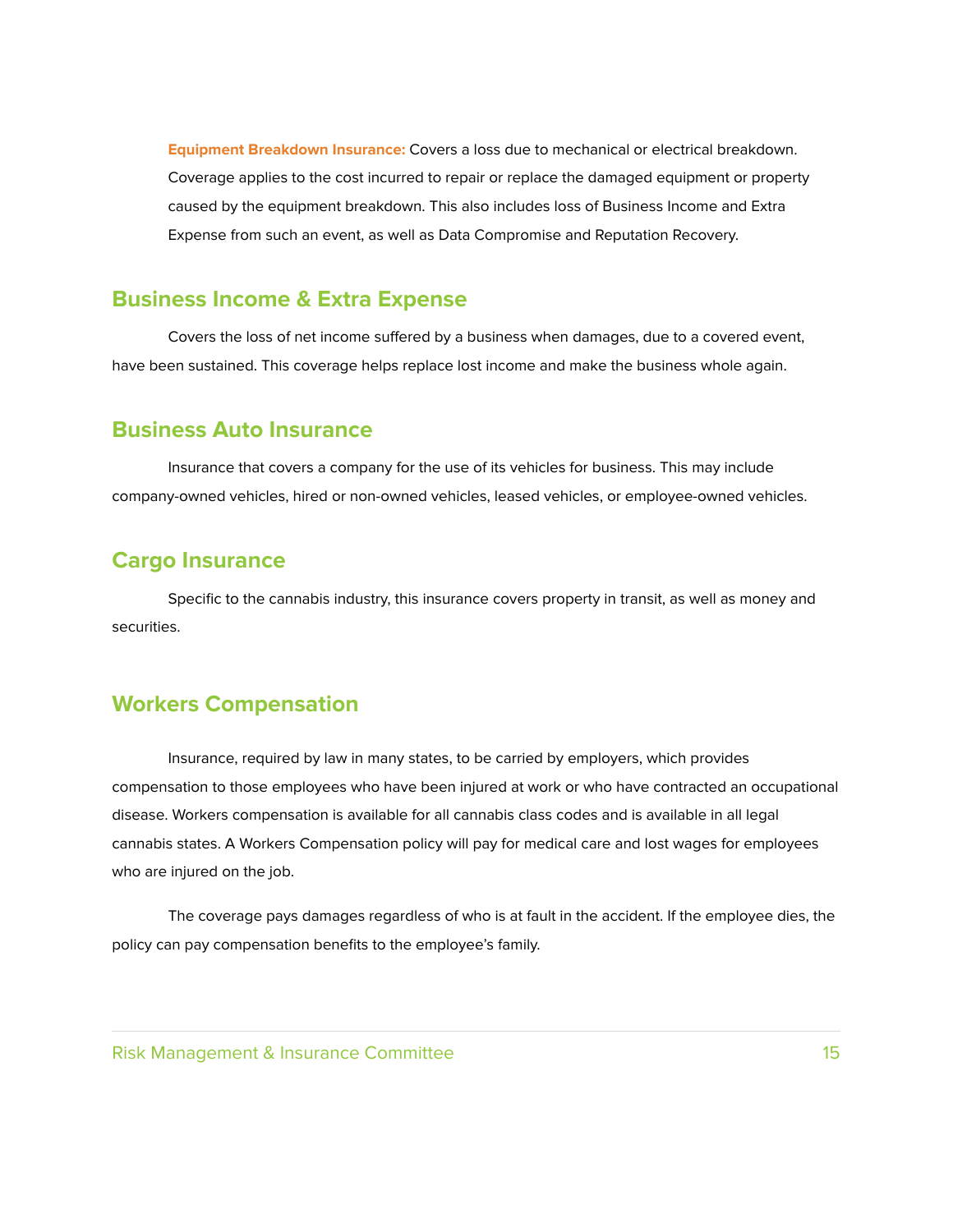#### **Errors & Omissions (E&O) / Professional Liability**

Coverage designed to protect professionals (e.g., medical directors, doctors, accountants, attorneys) and quasi-professionals (e.g., growers, consultants, etc.) against liability incurred as a result of errors and omissions in performing their professional services. This typically applies to financial losses. E&O and Professional Liability are often used as interchangeable terms.

If you employ doctors for your medical cannabis business, be aware most medical malpractice insurance policies do not cover cannabis recommendations, unless a specific cannabis endorsement is agreed upon with the insurance company.

#### **Employment Practices Liability Insurance (EPLI)**

Protects an employer against claimed injury arising out of the employment process, including claims such as discrimination, sexual harassment, wrongful termination, or breach of employment contract.

#### **Directors and Officers Liability**

Insurance that covers the directors and officers of a company for claims of willful negligence and misconduct made against them while serving in such a capacity. It protects against claims resulting from managerial decisions that result in financial consequences. The policy will pay for legal defense, damages, and fees.

#### **Cyber Liability/Data Breach**

Insurance policy or endorsement utilized to protect an insured from electronic and internet-based risks, such as loss of electronic data, privacy breach, network security, cyber extortion, electronic media liability, and *–* in some cases *–* errors & omissions.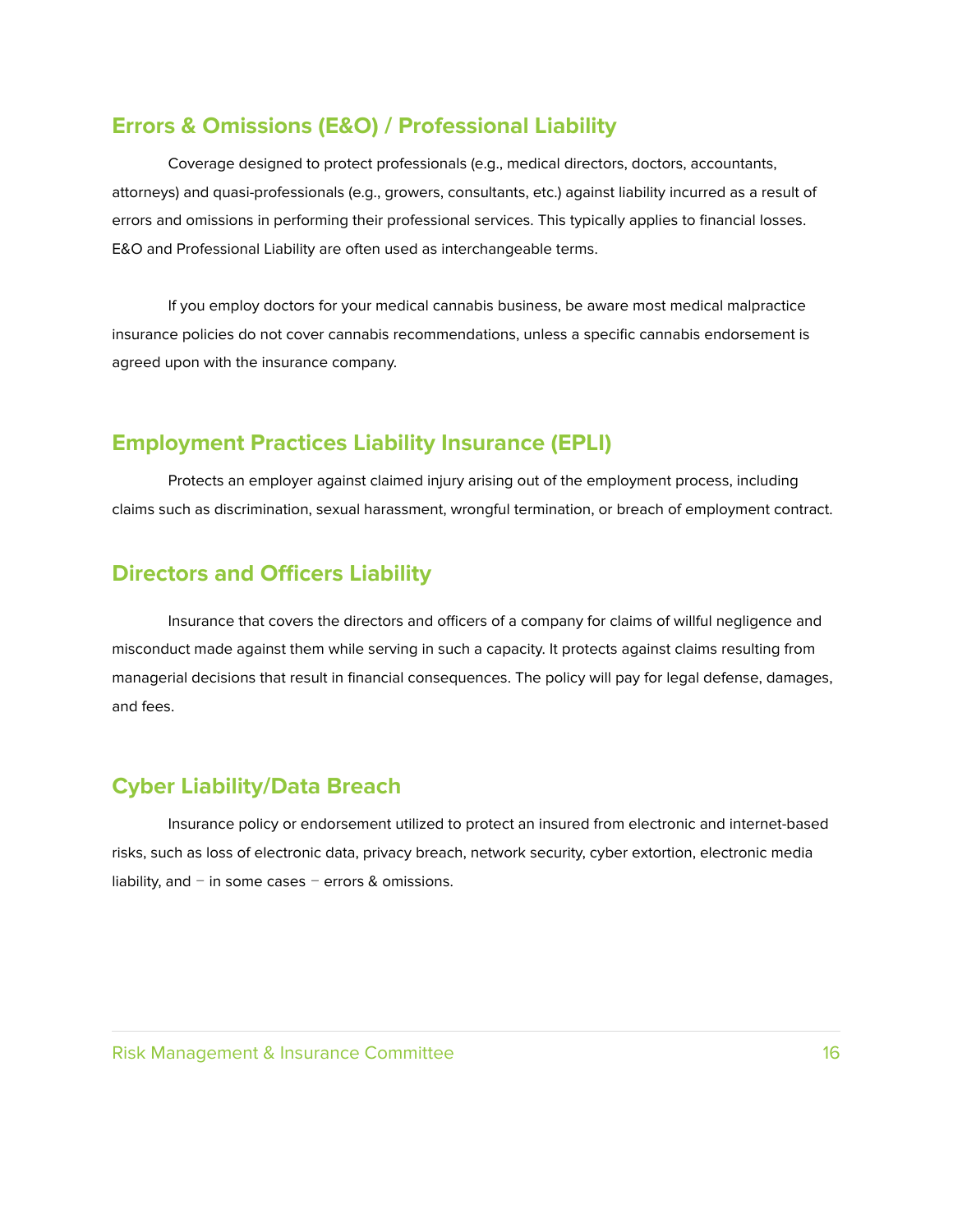### **Policy Definitions**

- **Coinsurance:** A clause that can be found in many insurance policies requiring the insured to cover their property to a specified percentage of its actual value (ex. 80%, 90%, 100%). If the insured fails to do so, and a loss occurs, the insured may be subject to a Coinsurance penalty. Coinsurance values and calculations vary by policy, so it is important to understand and discuss the policy terms and conditions with your agent.
- **Replacement Cost (RC):** Calculation used to determine the cost to replace property that is damaged due to a covered loss.
- **Actual Cash Value (ACV):** Calculation based on depreciated value of property at the time of loss. In many cases, this means replacement cost minus depreciated value.
- **Agreed Value Coverage:** A clause by which the insurer waives the coinsurance requirement. The insurer will often require a signed statement of property values from the insured and will cover the insured's property up to 100% of the mutually agreed value in the event of a loss.
- **Basic Causes of Loss Form:** An industry standard ISO (Insurance Services Office, Inc.) form that provides coverage for named perils, which include: fire, lightning, explosion, smoke, windstorm, hail, riot, civil commotion, aircraft, vehicles, vandalism, sprinkler leakage, sinkhole collapse, and volcanic action.
- **Broad Causes of Loss Form:** An industry standard ISO (Insurance Services Office, Inc.) form that provides coverage for all of the perils named on the Basic Causes of Loss form in addition to the following: falling objects; weight of snow, ice, or sleet; water damage (in the form of leakage from appliances); and collapse from specified causes.
- **Special Causes of Loss Form**: An industry standard ISO (Insurance Services Office, Inc.) form, also referred to as an all risk form, which covers against all risks except for those specifically excluded in the policy.
- **Occurrence Policy:** Insurance policy that covers claims that occur during any point within the policy period.
- **Claims-Made Policy:** Insurance policy that provides coverage for claims that are filed with the insurance company during the policy period. If a retroactive date is specified, the event that gave rise to the claim must have occurred on or after that date for coverage to apply.
- **Retroactive Date:** A clause in many claims-made policies stating that a wrongful act must have taken place on or after a specific date for coverage to apply.

Risk Management & Insurance Committee 17 and 17 and 17 and 17 and 17 and 17 and 17 and 17 and 17 and 17 and 17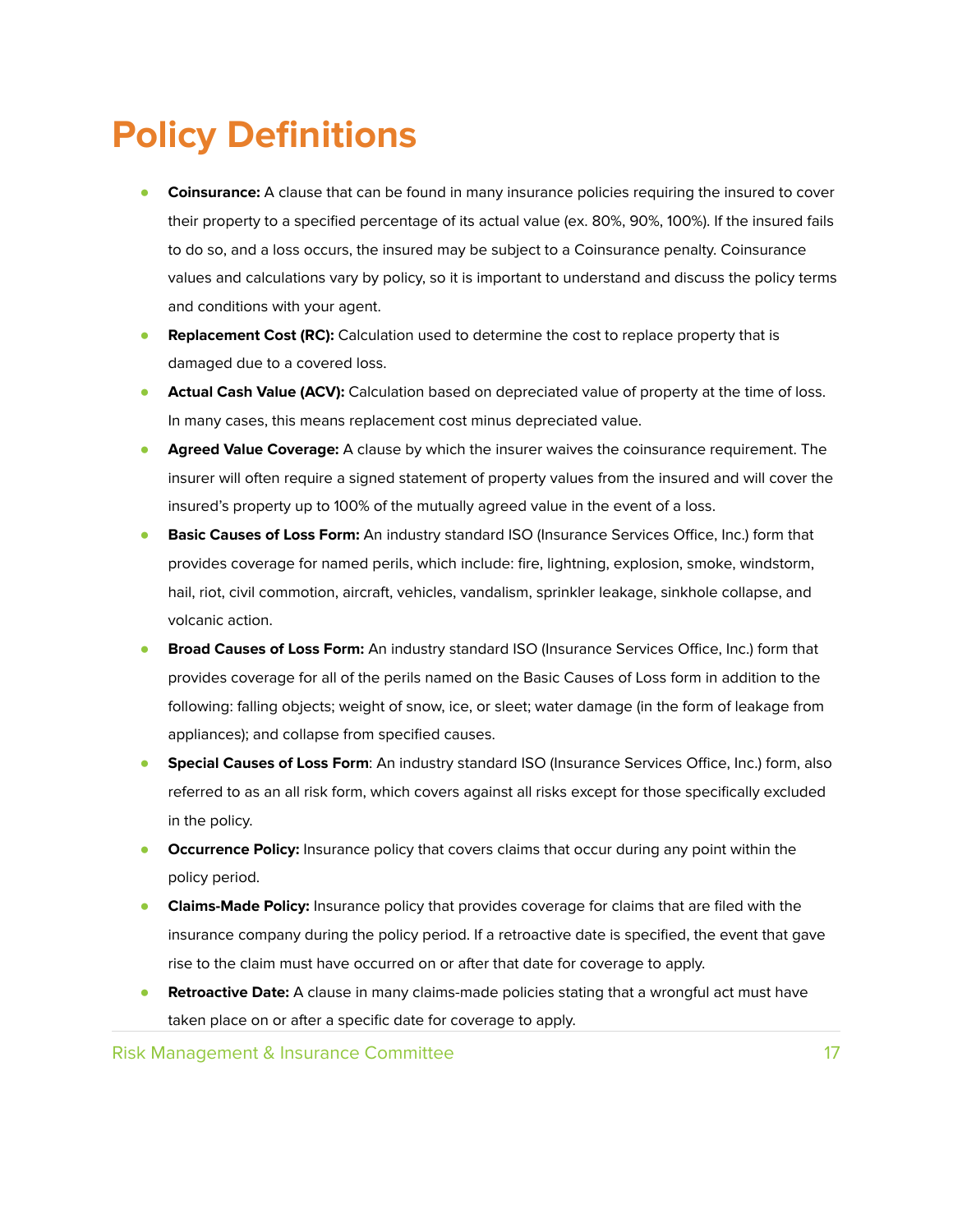- **Policy Effective and Expiration Dates:** The dates on which a policy becomes effective and through which the insured's coverage extends.
- **Contractual Liability:** Covers an insured for the liability they have assumed by entering into a contract (in accordance with such contractual terms).
- **Defense Inside or Outside the Limits:** Insurance policies may be written with defense costs contained within the policy limits or outside of the limits. A policy that includes defense cost within the limits provides less coverage than a policy that pays for defense costs in addition to the limits of indemnity.

### **Endorsements/Exclusions/Protective**

### **Safeguard or Warranty**

An insurance **endorsement** is an amendment or addition to an existing insurance contract which changes the terms or scope of the original policy. Endorsements may sometimes be referred to as riders. An insurance endorsement is used to add, delete, exclude, and/or otherwise alter coverage in the insurance policy.

An **exclusion** is a policy provision that eliminates coverage for some portion of the risk. Exclusions narrow the scope of coverage provided by the insuring agreement. The insurance agreement is very broadly worded in most insurance contracts. Insurers then use exclusions and endorsements to carve out or limit coverage for risks they do not wish to insure. It is important to read the exclusionary language in each policy.

Exclusionary language may leave your company exposed to risks that can directly impact your operations and the survival of your company. It is vital that any policy you obtain provides the coverage necessary to indemnify you in the event of a claim.

A **protective safeguard or warranty** is simply the confirmation or promise to have a specific safety element in place that will or should reduce the risk of a loss. For example, if the safeguard of fire sprinklers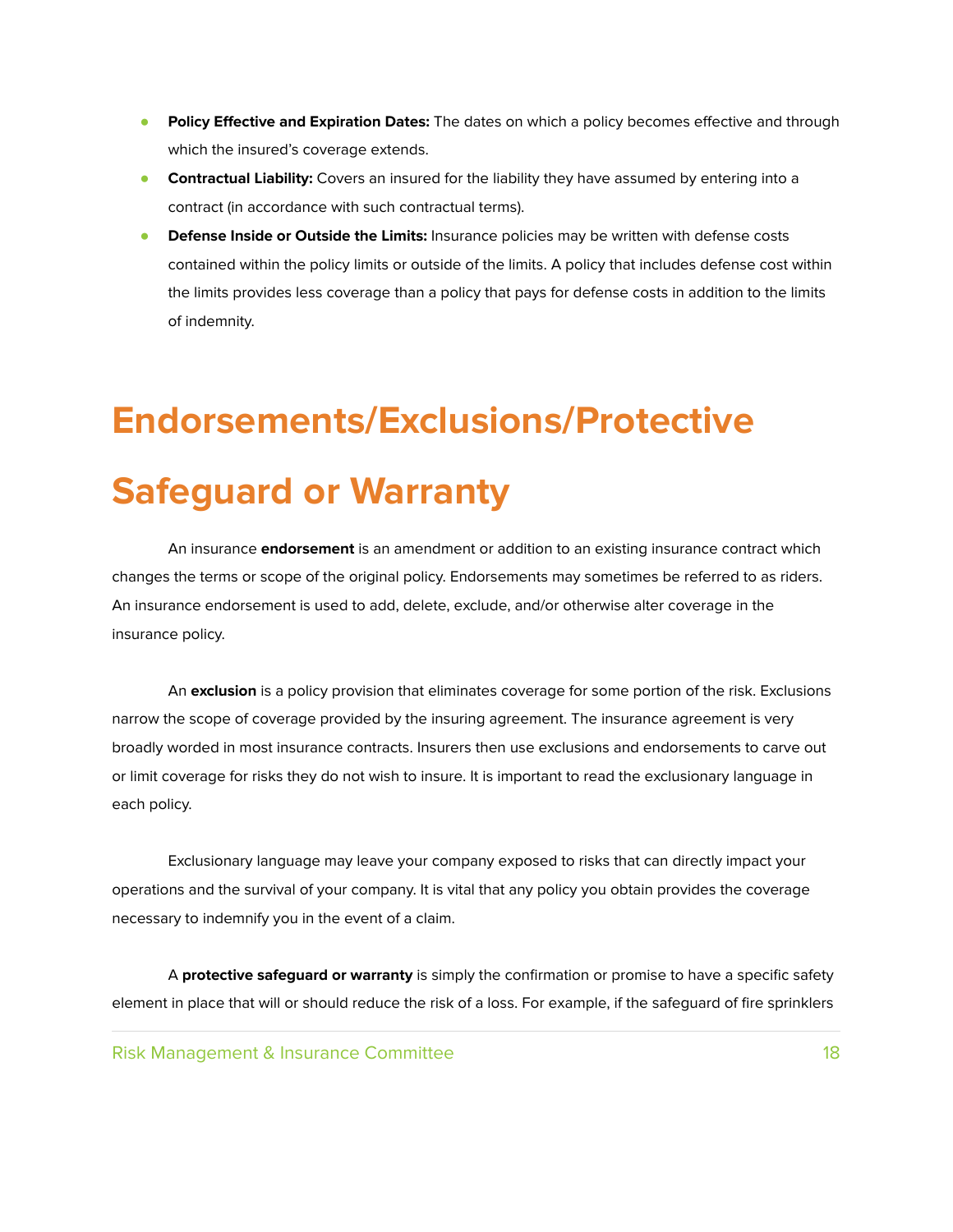was required and a fire occurred without you having functioning fire sprinklers, your coverage could be voided.

Some examples of safeguards or warranties:

- Vault requirements
- Safe weight and fire rating
- Stock or inventory & monies are outside the safe during non-business hours
- Central station burglar & fire alarms
- Video Surveillance System with backup data of 14 days
- Compliance with all local/city/county and state ordinances/laws/regulations
- QA/QC program that is formal and documented
- Licensed & insured contractor has inspected or performed all work
- **•** Locked vehicle warranty

A cannabis business should also confirm whether there is a **"duty to defend"** covenant in its liability policies. The duty to defend describes an insurance company's obligation to provide legal defense of claims made under a liability insurance policy. As a general rule, an insured need only establish that there is potential occurrence for coverage under a policy to give rise to the insurer's duty to defend.

The following is a non-exhaustive list of exclusions that are included in some cannabis policies, and may become the basis for a coverage dispute:

**Federal Crimes Exclusion:** This exclusion may void all cannabis coverage within a policy.

**Health Hazard Exclusion:** Any products sold by a company that may cause some form of health hazard will not be covered. These hazards include any form of adverse health effects, including injuries sustained from vaping.

**Cannabis Exclusion:** The general cannabis exclusion is designed to render an insurance policy ineffective if the insured operates within the cannabis industry. For cannabis companies, this can leave them exposed to a variety of risks associated with product liability, directors' and officers' claims, and regulatory claims.

**Carcinogens Exclusion**: Cannabis companies that sell dried flower, vaporizers, and any form of a cannabis product that contains carcinogens or has the potential to create carcinogens could not respond if their insurance policy contains this exclusion. The carcinogen exclusion will prohibit coverage for bodily injury, property damage, and personal and advertising injury.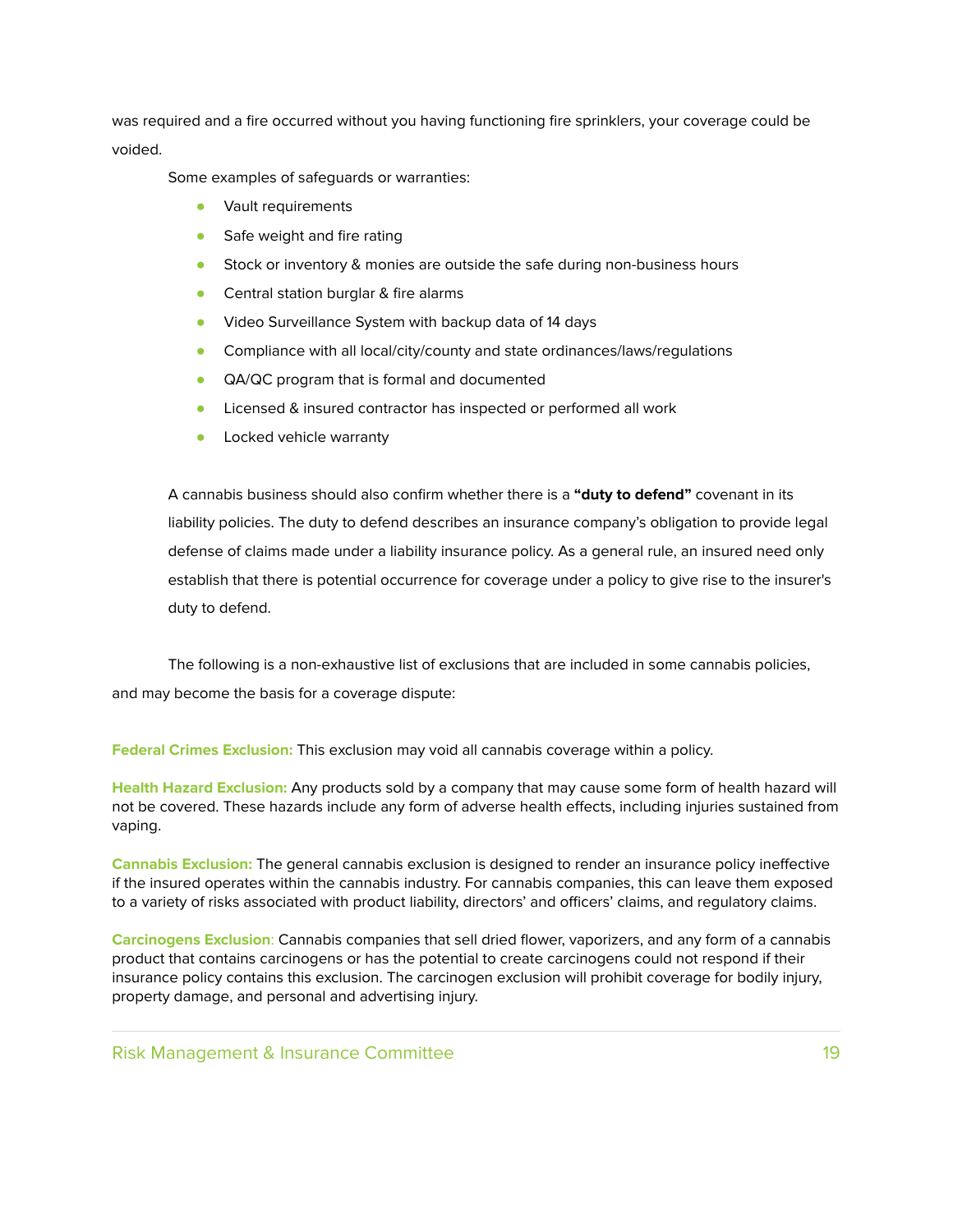**Impairment Exclusion**: Any products with the potential to alter an individual's mental state would not be covered in a product liability lawsuit if this exclusion was included in the policy. Virtually all forms of cannabis alter your mental state, whether or not they are psychoactive.

**Hardware Exclusion**: Be certain to check for this exclusion if you sell vape cartridges, batteries, or any hardware that assists with consumption.

**Drugs/Controlled Substances Exclusion**: This exclusion typically excludes coverage for the use, sale, manufacture, delivery, transfer, or possession of a controlled substance as defined by the federal Controlled Substances Act ("CSA"). Under the CSA, it is illegal to manufacture, distribute, dispense, or possess cannabis.

**Governmental Acts Exclusion:** This exclusion removes coverage for any loss or damage caused by or resulting from confiscation or destruction by the government or public authority.

**Business Risk Exclusion:** This exclusion concerns claims for damages associated with a business's faulty goods or services, as opposed to damage caused to others.

**Designated Premises Limitation:** This limitation is included on many policies issued for cannabis/hemp companies. This limitation excludes operations that are beyond your primary location, such as a special event or delivery services or locations that were not disclosed to the carrier.

**Adverse Health Effects Exclusion**: This endorsement is often attached to product liability policies.

**Ingredients Exclusion:** Cannabis/hemp insurance companies that offer products coverage may apply this endorsement to their policies. However, the scope of this endorsement can vary greatly from company to company.

**Vaporizing Equipment and Components Exclusion:** For manufacturers, distributors, wholesalers, and retailers, this form can be a massive risk to your operations. If this exclusion is included in your policy, there is no coverage for any claim arising out of the use, handling, or ownership of vaporizing equipment, or any part of the accessories attached or used with vaporizing equipment, including pens, cartridges, mouth pieces, batteries, chargers, coils and any miscellaneous products used with, or attached to, vaporizing equipment. Considering the wrongful death lawsuits and bodily injury lawsuits emerging recently, it is important to negotiate the removal of this form from your policy, if possible and applicable.

**Assault and Battery Exclusion:** If an employee removes a patron from a facility, even if to protect others or property, there is absolutely no coverage for bodily injury or property damage, and likewise there is no defense for a lawsuit.

**Medical Malpractice Exclusion:** Our review of most standard medical malpractice policies excludes cannabis related practices. Here is what most policy exclusions state: "use, administration or prescription of any drug, pharmaceutical, medical device or procedure which has not **received final approval by the U. S. Food and Drug Administration (FDA)** for treatment of human beings or which is not used, administered or prescribed as part of an FDA approved study;".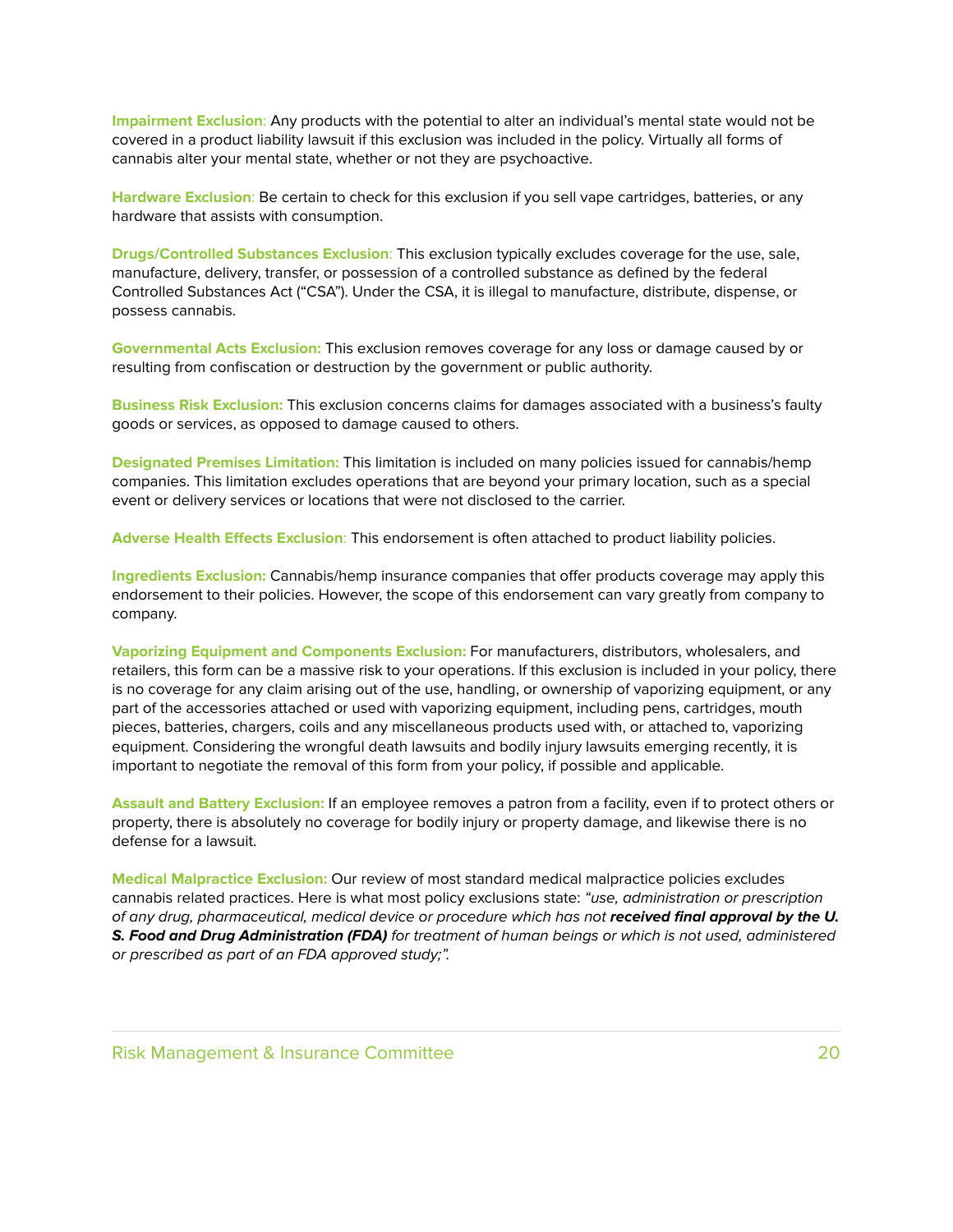### **Claims**

An occurrence caused by an accident or wrongful act can trigger an insurance claim. An insurance claim is a formal request by a policyholder to an insurance company to review the occurrence facts. Based on the facts of the claim, the insurer will determine if the policy provides for compensation for a covered loss. Once the insurance company validates the claim, it then issues payment to the insured or an approved interested party on behalf of the insured.

Disputes over insurance coverage are often resolved with lawsuits. A court will make a fact-specific evaluation of the claim to determine if the insurance policy provides coverage for that claim.

Cannabis insurance claims data has been difficult to capture for several reasons. First and foremost, there is a lack of historical data. Ours is a new industry that is not federally legal, leaving a large degree of uncertainty when it comes to insurance claims. Many of the filed lawsuits that will provide guidance have not yet been fully adjudicated. Further, there is also a lack of claim reporting by cannabis companies as well as cannabis insurers. This is a trend that can be expected to continue if cannabis remains illegal at the federal level.

Of the known and reported claims, property claims are the most frequently occurring. Of those claims, most are related to fire or theft. This includes the equipment used to grow and produce the cannabis plant as well as the plants themselves.

Property loss claims related to fires are also common amongst cannabis companies. In a landmark insurance payout, one California cannabis cultivator received over \$1 million for crop damages when ash from a wildfire contaminated the plants inside a greenhouse.

While there is not a great deal of pure claims data available for the cannabis industry, there are several areas of litigation that signal the claims trends the cannabis industry can anticipate. Product liability claims and directors' & officers' claims are at the forefront of cannabis litigation.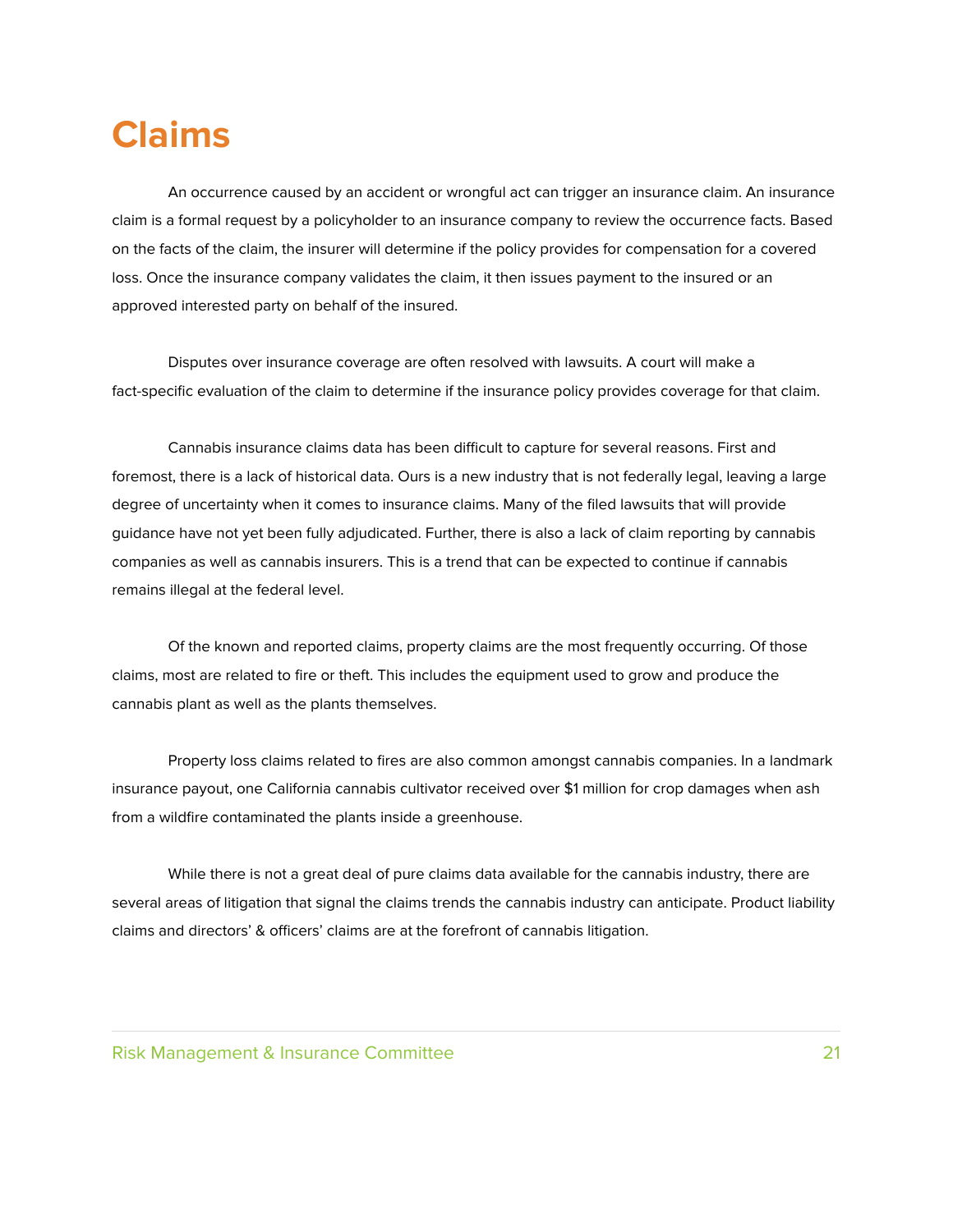**First-party claims** refer to any type of claim arising from an accident, injury, or loss caused by manufacturing defects, improper labeling, and failure to warn consumers about a wide variety of potential hazards. These claims range from inaccurate THC measurements to mold to the presence of carcinogens.

**Third-party claims** refer to any type of claim that could see a business held liable for damages that result from the use of a product. This may include property damage, loss of wages, driving under the influence claims, medical expenses, and bodily injury.

## **How the COVID-19 Pandemic May Impact Your Cannabis Business and Ways to Minimize Risk**

Cannabis companies may have gotten a boost when numerous states declared them essential businesses that could remain open during the coronavirus (COVID-19) pandemic. However, businesses operating in the medical and adult use cannabis industry face numerous risks during these unprecedented times.

Cannabis companies need to be careful about sanitation, safety, compliance, and risk management – including having adequate risk management plans and insurance policies, especially during a public health crisis. Given the nature of how COVID-19 spreads, it is imperative for companies to abide by social distancing rules and take other necessary measures to prevent the spread of COVID-19.

Consumption habits are changing how cannabis products are consumed. The highly publicized dangers associated with vaping unregulated cannabis products, coupled with the current pandemic – both in terms of the damage COVID-19 causes to the lungs and the need for social distancing – are shifting demand from smokable products to more edibles and tinctures. Edibles are particularly vulnerable to product liability claims for various reasons.

Risk Management & Insurance Committee 22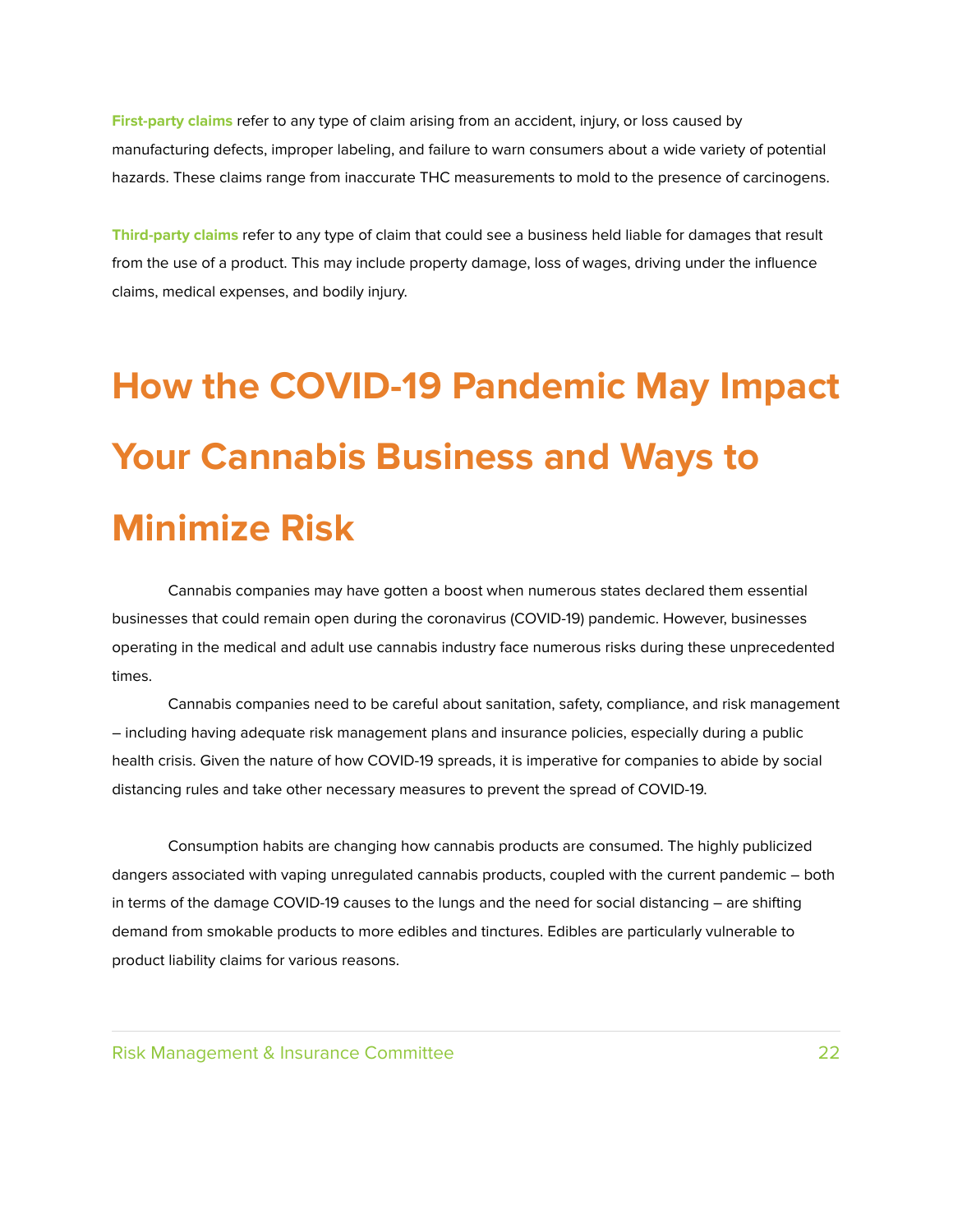Companies have had to change their business models from a retail experience to online ordering, curbside pickup, or home delivery. As the pandemic continues, more employees are working from home, even in the cannabis industry and particularly among administrative staff. This leads to a heightened risk for network vulnerability and data breaches. If your company stores private information about your employees or customers on a computer or server, you are legally liable for protection of this personal information. To help mitigate risk, it is strongly recommended that you have Cyber Defense & Data Breach Insurance. Companies need to review their online presence and make sure proper safeguards are in place.

Delivery service requires more in-depth review of coverages in addition to commercial auto which covers the vehicle and driver, you may need cargo and fiduciary coverage to protect the inventory and money while in transit.

#### **Summary**

This insurance manual provides the reader with the fundamental elements of recognizing and defining the various risks involved with the cannabis industry. Depending on what aspects of the cannabis supply cycle your company participates in, there are insurance products to assist your company transfer and mitigate that risk through insurance products. It is important to review every aspect of your company, its operations and regulatory/compliance requirements in order to operate in your State's regulated cannabis industry. Formulating a proper risk management program is an essential business pillar of your business fondation.

The industry will continue to emerge, grow and evolve. As it does, the risks of doing business will also evolve and change over time. It is important to select a cannabis insurance broker who can assist your company form and maintain a risk management program, secure the proper insurance products and advise on any claims issues that might arise.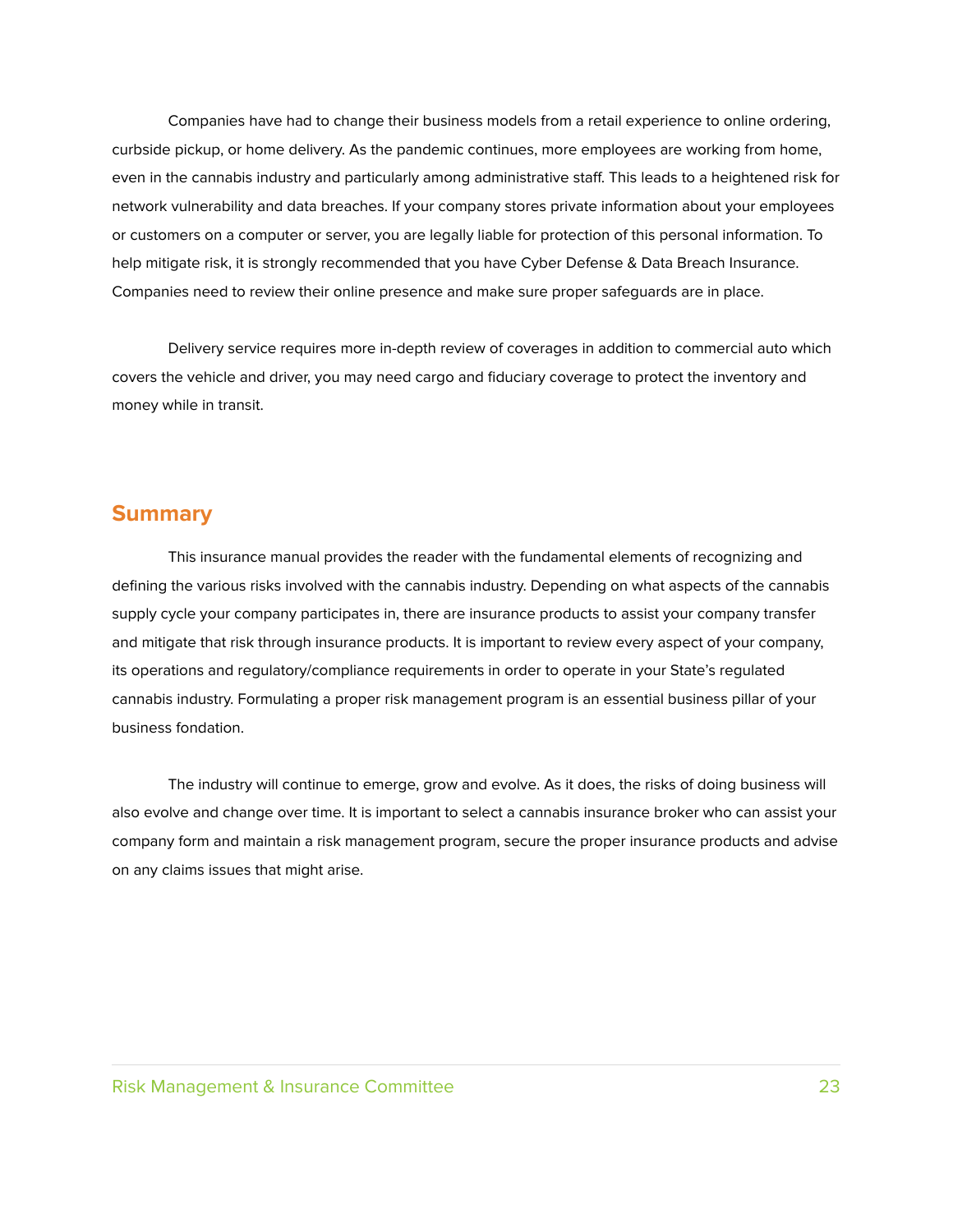#### Bibliography:

- 1. The Cannabis Industry Sees Record Growth Despite [Continuous](https://cannabisindustryjournal.com/column/the-cannabis-industry-sees-record-growth-despite-continuous-obstacles/?shared=email&msg=fail) Obstacles | Cannabis Industry **[Journal](https://cannabisindustryjournal.com/column/the-cannabis-industry-sees-record-growth-despite-continuous-obstacles/?shared=email&msg=fail)**
- 2. Marijuana Statistics 2020, Usage, Trends and Data [AmericanMarijuana](https://americanmarijuana.org/marijuana-statistics/)
- 3. USDA Publishes Final Rule for the Domestic Production of Hemp | [Agricultural](https://www.ams.usda.gov/press-release/usda-publishes-final-rule-domestic-production-hemp) Marketing **[Service](https://www.ams.usda.gov/press-release/usda-publishes-final-rule-domestic-production-hemp)**
- 4. Cannabis Farmer Gets Over \$1 Million Insurance Payout The Santa Barbara [Independent](https://www.independent.com/2018/03/19/cannabis-farmer-gets-over-1-million-insurance-payout/)

#### **Contributors:**

**Eric Rahn, S2s Insurance Specialist Shay Gilmore, Shay Gilmore Law Adam Patt, iCann Insure, LLC Mathew Grimes, Grimes Law Group LLC Sandra Sheils, Safety Equation Jason Horst, Horst Legal Counsel Summer Jenkins, Cannasure Doug Esposito, Owen Dunn Christopher Payne, CLIC Risk Retention Group, Inc Cimone Casson, Cimone Casson, LLC Jim Gerencser, Nationwide Auto Services Merril Gilbert, Trace Trust**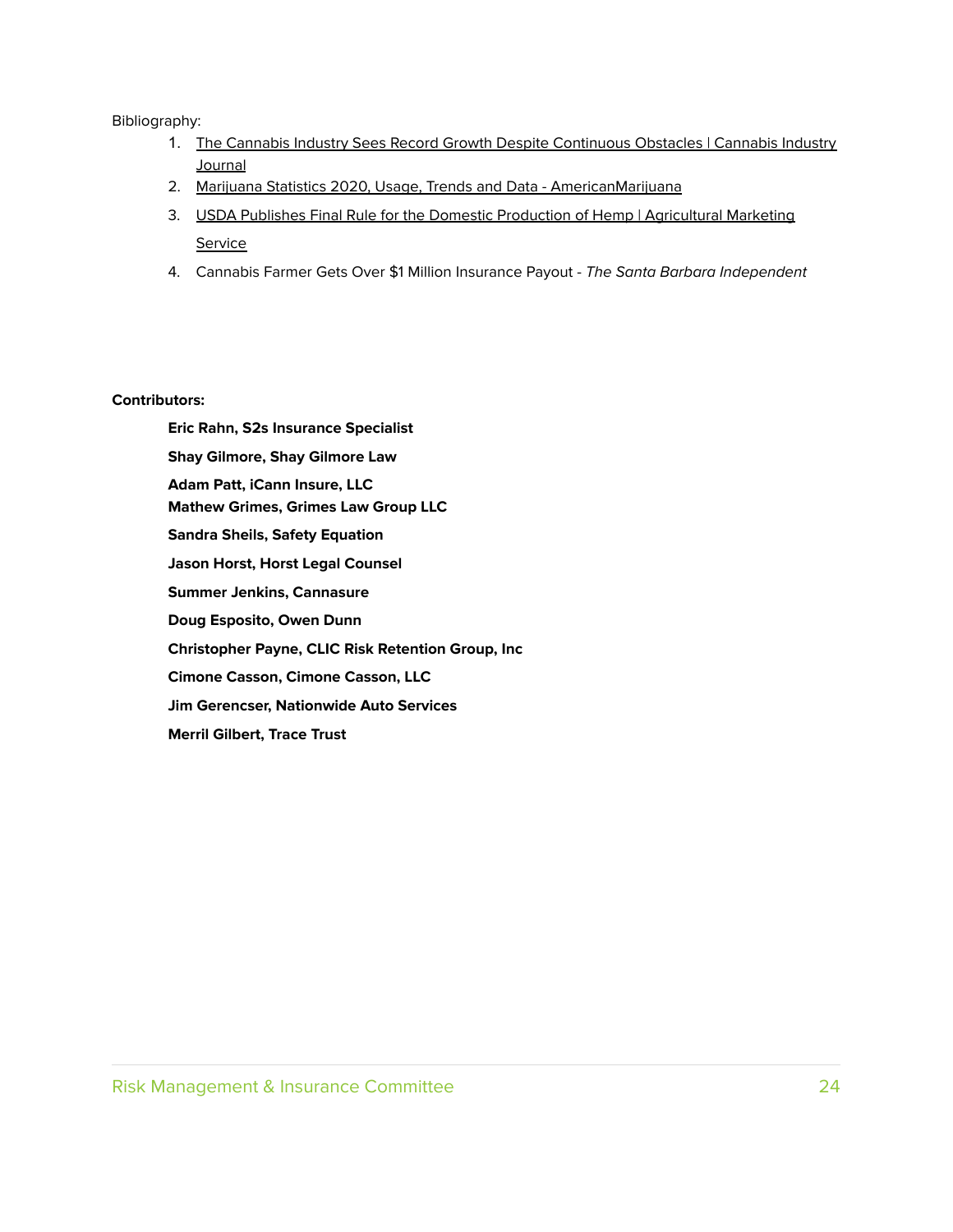#### **Appendix**

#### **"Guide for Workplace Safety & Health for Cannabis Industry"-** Sandra Sheils, BCSP

It goes without saying that cannabis companies need to be extra careful about sanitation, safety, compliance and risk management – including having adequate insurance – during this public health crisis and going forward. There will be lawsuits by consumers given the nature of how COVID-19 spreads and if your business allegedly fails to sanitize the premise, abide by social distancing rules or otherwise prevent the spread of COVID-19, your company may be at risk.

#### **Below are some highlights from this informative document:**

Cannabis cultivators, extractors, labs and retailers are required to adhere to all regulations established by your State's regulatory agencies.

The cannabis industry in the United States falls under federal OSHA jurisdiction and businesses must comply with OSHA regulations and recordkeeping requirements. In addition to OSHA regulations, cannabis businesses are required to comply with other state regulations including labor laws, workers' compensation laws, hazardous waste laws, EPA Pesticide Applicator's Act, local fire codes, and other regulations that are specific to employment and labor as well as the production of retail and medical cannabis despite cannabis's federal status.

27 States have their own OSHA plans, and the remainder are under Federal OSHA. In general, OSHA states if an employer has more than 10 workers a written safety program is required. Worker responsibility is outlined for employees, supervisors, and managers and must comply with the requirements of and perform their responsibilities defined in this program. Failure to comply may subject the license suspension, fines, or revocation.

The Safety Equation LLC has developed this Cannabis Safety Program in conjunction with the NCIA RMIC in order to provide every employer and every employee within this industry a safe and healthy workplace specific to the operations. Our goal is zero accidents, injuries, and occupational illnesses and business excellence for all Cannabis Business Operations.

**Safety** is a belief system, quality system, a set of values. Safety-accountability sets the company foundation up for success. Your community image and business culture are driven by safety.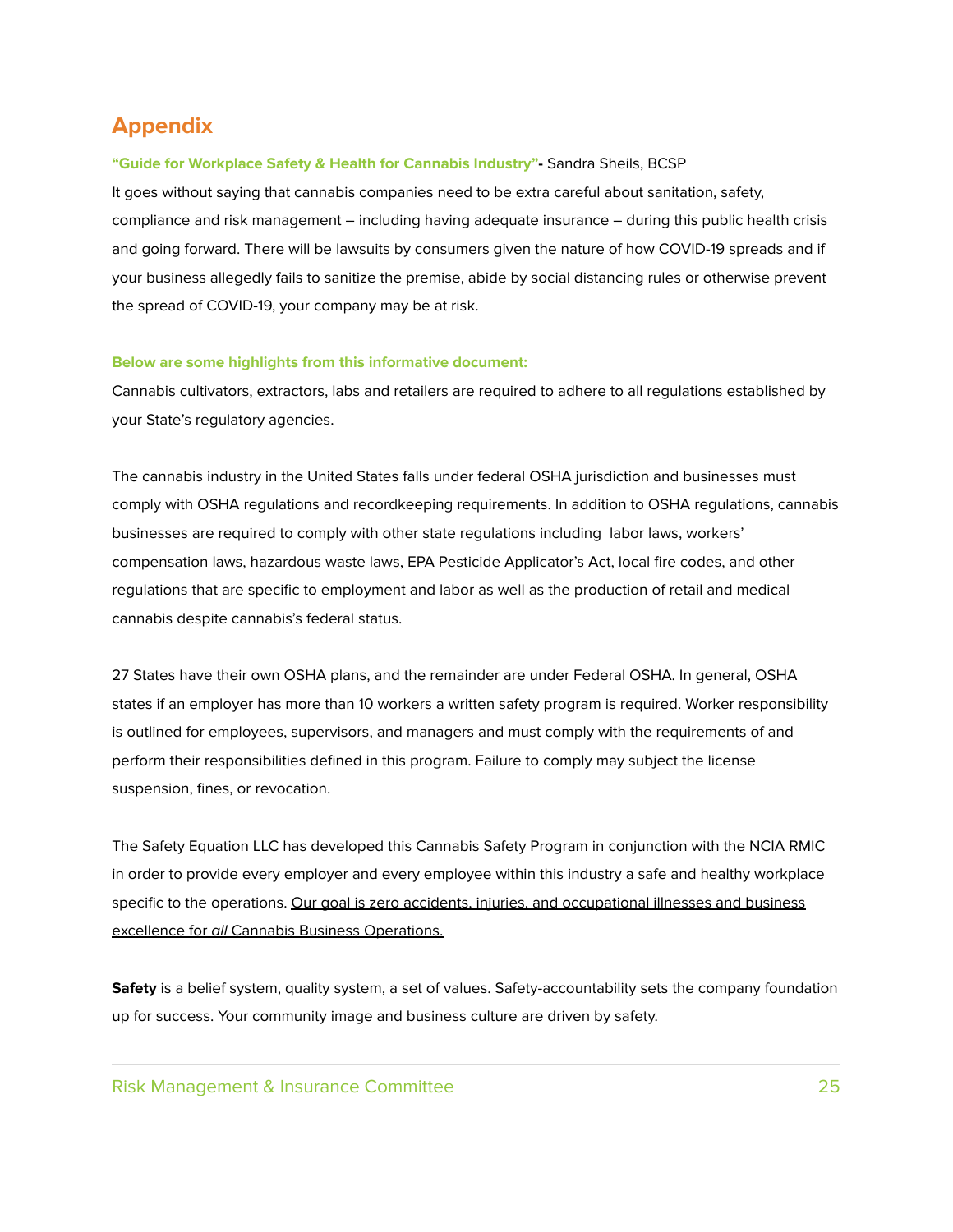Safety must be fundamental to everything that you do.

Develop a "Safety Statement of Intent" along with your business mission. A safe workplace begins with the employer developing and implementing an occupational safety and health program that includes the following EHS/OHS recommended standards and other industry related standards and practices such as GMP (Good Manufacturing Practices) as required by your state rules of Marihuana Regulation.

**Employer Responsibilities -** Employers are obligated to provide employees with current information about workers' rights and federal or state labor laws as they relate to safety and health issues. Regardless of the current federal status of cannabis, all entities covered by OSHA, meaning any employer with ten or more employees are required to comply with the OSHA requirements. State requirements may exceed federal requirements. Check to see if you are one of the 27 states with your own OSHA program.

**Notification of worker's rights -** Employers are obligated to provide employees with current information about workers' rights and labor laws as they relate to safety and health issues. All entities covered by OSHA are required to display the "OSHA Job Safety and Health: It's the Law" poster in the workplace.

**OSHA reporting & recordkeeping -** Employers with more than 10 employees are required to keep a record of serious work-related injuries and illnesses. Minor injuries requiring first aid only do not need to be reported but rather recorded. These records must be maintained at the worksite for at least five years. Each February through April, employers must post a summary of the injuries and illnesses recorded for the previous year.

**Start-up Safety Training -** It is your requirement as an Employer to train all employees on the hazards, tasks, chemicals and protections within your Operation before they are exposed.

**Chemical Handling** - Your Operation needs to establish a Chemical Inventory and Safety Data Sheets of all materials containing hazardous chemicals used in the workplace must be readily accessible. The SDS file must also include a list of all hazardous chemicals used in the workplace, a Chemical Inventory. The SDS file must be located where it is readily available to all employees.